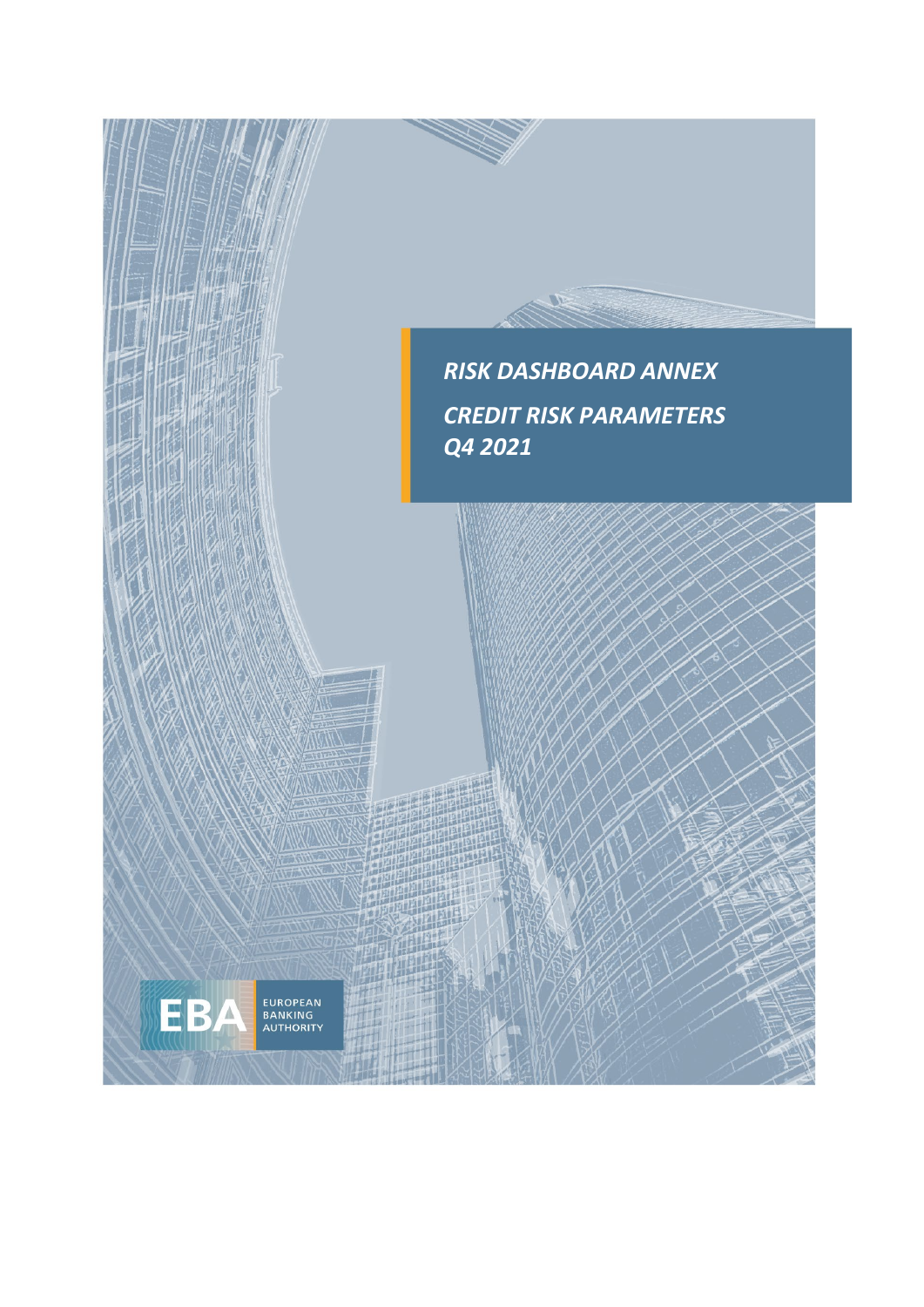

# **Risk Parameters statistics by country of the counterparty for IRB banks**

Table 8

EU and main non-EU countries

## **2021 Q4**

### (Source COREP C 9.02)

|                 |                                                        |              |                | Default rate   |                |                |                |                  | Loss rat e       |                  |                  |                             |                | PD-adjusted    |                |                |                   |                  | <b>LGD</b>       |                  |                  |
|-----------------|--------------------------------------------------------|--------------|----------------|----------------|----------------|----------------|----------------|------------------|------------------|------------------|------------------|-----------------------------|----------------|----------------|----------------|----------------|-------------------|------------------|------------------|------------------|------------------|
|                 |                                                        | $\mathbf{N}$ | 25th           | 50th           | 75th           | W.A            | $\overline{N}$ | 25th             | 50th             | 75th             | W.A              | N                           | 25th           | 50th           | 75th           | W.A            | $\boldsymbol{N}$  | 25th             | 50th             | 75th             | W.A              |
|                 | Corporates                                             | 14           | 0.00%          | 0.06%          | 0.20%          | 0.29%          |                | 15.99%           | 25.56%           | 27.75%           | 28.07%           | 53                          | 0.21%          | 0.49%          | 1.08%          | 1.26%          | 55                | 31.88%           | 40.77%           | 45.00%           | 34.29%           |
|                 | Corporates - Of Which: Specialised Lending             | 1            | 0.00%          | 0.00%          | 0.00%          | 0.16%          |                |                  |                  |                  |                  | 18                          | 0.42%          | 0.93%          | 1.90%          | 1.079          |                   | 9.119            | 12.66%           | 35.00%           | 18.15%           |
|                 | Corporates - Of Which: SME                             |              | 0.00%          | 0.48%          | 1.57%          | 0.83%          |                |                  |                  |                  |                  | 30                          | 0.19%          | 0.69%          | 2.97%          | 2.48%          | 31                | 17.24%           | 36.96%           | 45.00%           | 29.23%           |
| Austria         | Retail                                                 | 22           | 0.02%          | 0.72%          | 1.40%          | 0.59%          | 18             | 16.60%           | 28.12%           | 44.44%           | 26.36%           | 63                          | 0.42%          | 0.81%          | 1.96%          | 1.48%          | - 6               | 14.83%           | 22.64%           | 32.06%           | 29.30%           |
|                 | Retail - Secured on real estate property               | 11           | 0.00%          | 0.38%          | 0.67%          | 0.41%          | 8              | 5.08%            | 7.21%            | 13.769           | 6.859            | 58                          | 0.23%          | 0.56%          | 1.43%          | 1.29%          | 6.                | 10.04%           | 16.29%           | 21.74%           | 15.44%           |
|                 | Retail - Qualifying Revolving                          | 12           | 0.56%          | 0.71%          | 0.98%          | 0.70%          | 10             | 37.61%           | 41.16%           | 57.47%           | 54.80%           | 21                          | 0.29%          | 1.39%          | 2.40%          | 1.88%          | 25                | 34.449           | 53.17%           | 67.349           | 86.74%           |
|                 | Retail - Other Retail                                  | 17           | 0.379          | 1.84%          | 3.61%          | 0.949          | 14             | 31.11%           | 41.60%           | 53.72%           | 38.539           | 53                          | 0.94%          | 2.059          | 3.84%          | 2.10%          |                   | 30.149           | 42.199           | 51.999           | 50.75%           |
|                 | Corporates                                             | 16           | 0.00%          | 0.64%          | 1.62%          | 1.35%          |                | 11.01%           | 16.66%           | 26.88%           | 19.27%           | 55                          | 0.25%          | 0.52%          | 1.77%          | 2.26%          | 56                | 31.12%           | 41.19%           | 45.00%           | 26.30%           |
|                 | Corporates - Of Which: Specialised Lending             | 16           | 0.00%          | 0.00%          | 0.00%          | 0.00%          |                |                  |                  |                  |                  | 25                          | 0.19%          | 0.62%          | 0.88%          | 1.12%          | 2                 | 13.319           | 19.78%           | 37.51%           | 22.08%           |
|                 | Corporates - Of Which: SME                             | 11           | 0.01%          | 1.32%          | 1.71%          | 1.45%          |                | 11.34%           | 13.48%           | 24.189           | 15.869           | 35                          | 0.36%          | 1.88%          | 2.97%          | 2.48%          | - 3               | 23.84%           | 40.54%           | 45.00%           | 24.20%           |
| <b>Belgium</b>  | Retail                                                 | 30           | 0.12%          | 0.37%          | 0.89%          | 0.84%          | 27             | 9.20%            | 14.30%           | 25.929           | 9.46%            | 63                          | 0.60%          | 1.08%          | 1.74%          | 0.99%          | 64                | 15.60%           | 18.68%           | 24.70%           | 16.88%           |
|                 | Retail - Secured on real estate property               | 16           | 0.10%          | 0.38%          | 0.69%          | 0.75%          | 13             | 4.27%            | 4.72%            | 15.11%           | 3.69%            | 62                          | 0.52%          | 1.03%          | 1.45%          | 0.90%          | 6                 | 12.42%           | 16.29%           | 21.51%           | 13.13%           |
|                 | Retail - Qualifying Revolving                          | 16           | 0.13%          | 0.55%          | 1.30%          | 1.17%          | 15             | 19.24%           | 34.86%           | 51.00%           | 18.919           | 21                          | 0.47%          | 1.28%          | 3.14%          | 0.74%          | -25               | 43.61%           | 51.77%           | 63.55%           | 49.96%           |
|                 | Retail - Other Retail                                  | 24           | 0.43%          | 0.74%          | 2.23%          | 1.20%          | 22             | 15.65%           | 25.76%           | 48.15%           | 23.899           | 57                          | 0.59%          | 1.579          | 2.87%          | 1.54%          | $\sqrt{2}$        | 25.259           | 34.419           | 45.679           | 32.31%           |
|                 | Corporates                                             |              | 0.00%          | 0.00%          | 4.13%          | 3.48%          |                |                  |                  |                  |                  | 32                          | 0.28%          | 1.34%          | 3.28%          | 1.44%          | 3!                | 29.74%           | 39.74%           | 45.00%           | 27.70%           |
|                 | Corporates - Of Which: Specialised Lending             |              | 9.17%          | 14.22%         | 15.35%         | 12.51%         |                |                  |                  |                  |                  |                             | 1.00%          | 1.33%          | 2.06%          | 1.81%          |                   | 18.41%           | 28.24%           | 28.78%           | 28.26%           |
|                 | Corporates - Of Which: SME                             |              | 0.00%          | 1.42%          | 7.03%          | 6.06%          |                |                  |                  |                  |                  | 16                          | 0.34%          | 1.90%          | 4.87%          | 2.55%          | $\mathbf{1}$      | 11.50%           | 41.56%           | 45.00%           | 25.05%           |
| <b>Bulgaria</b> | Retail                                                 | 22           | 0.18%          | 0.94%          | 2.03%          | 3.08%          | 17             | 37.40%           | 48.30%           | 68.32%           | 64.529           | 53                          | 0.35%          | 0.86%          | 2.55%          | 2.11%          | 58                | 16.67%           | 24.78%           | 40.91%           | 24.61%           |
|                 | Retail - Secured on real estate property               |              | 0.00%          | 2.15%          | 3.25%          | 2.63%          |                | 25.65%           | 47.09%           | 60.21%           | 57.209           | 39                          | 0.19%          | 0.30%          | 1.11%          | 1.62%          | $\overline{A}$    | 11.43%           | 15.21%           | 20.18%           | 18.41%           |
|                 | Retail - Qualifying Revolving                          | 11           | 0.97%          | 3.13%          | 10.10%         | 2.57%          |                | 40.84%           | 58.67%           | 86.29%           | 93.58%           | 18                          | 0.87%          | 2.41%          | 6.76%          | 3.13%          | -2.               | 32.649           | 56.88%           | 69.87%           | 32.52%           |
|                 | Retail - Other Retail                                  |              | 0.419          | 2.20%          | 4.26%          | 4.34%          |                | 37.78%           | 55.73%           | 76.64%           | 70.90%           | 47                          | 0.84%          | 2.64%          | 6.52%          | 3.37%          |                   | 31.379           | 43.87%           | 58.38%           | 40.68%           |
|                 | Corporates                                             |              | 0.00%          | 0.00%          | 0.37%          | 0.41%          |                |                  |                  |                  |                  | 26                          | 0.60%          | 1.15%          | 4.00%          | 4.31%          | 26                | 23.20%           | 37.75%           | 45.00%           | 41.32%           |
|                 | Corporates - Of Which: Specialised Lending             |              |                |                |                |                |                |                  |                  |                  |                  |                             | 0.30%          | 0.85%          | 1.56%          | 1.14%          |                   | 11.74%           | 20.92%           | 23.32%           | 18.15%           |
|                 | Corporates - Of Which: SME                             |              |                |                |                |                |                |                  |                  |                  |                  | 12                          | 2.49%          | 4.50%          | 12.12%         | 5.30%          | 12                | 2.45%            | 42.51%           | 45.00%           | 41.37%           |
| Croatia         | Retail                                                 | 16           | 0.24%          | 0.80%          | 9.78%          | 0.71%          | 14             | 14.32%           | 43.15%           | 51.87%           | 14.519           | 43                          | 0.19%          | 0.60%          | 2.52%          | 2.31%          | 47                | 16.43%           | 28.47%           | 45.79%           | 42.48%           |
|                 | Retail - Secured on real estate property               |              | 0.00%          | 0.15%          | 16.08%         | 0.32%          |                | 0.10%            | 5.43%            | 13.63%           | 14.76%           | 32                          | 0.15%          | 0.31%          | 0.59%          | 1.60%          | $\overline{3}$    | 11.08%           | 17.90%           | 25.00%           | 33.53%           |
|                 | Retail - Qualifying Revolving                          |              | 1.32%          | 2.89%          | 12.92%         | 1.74%          |                | 49.05%           | 54.29%           | 59.71%           | 52.889           | 18                          | 0.89%          | 2.829          | 5.46%          | 2.14%          | 22                | 42.259           | 59.94%           | 69.75%           | 61.51%           |
|                 | Retail - Other Retail                                  |              | 0.819          | 2.25%          | 5.65%          | 0.94%          |                | 38.47%           | 40.86%           | 44.77%           | 14.379           | 39                          | 0.39%          | 2.52%          | 6.42%          | 2.78%          | $\overline{4}$    | 27.70%           | 47.11%           | 58.00%           | 48.03%           |
|                 | Corporates                                             |              | 0.00%          | 0.00%          | 1.23%          | 0.86%          |                |                  |                  |                  |                  | 32                          | 0.68%          | 1.26%          | 4.56%          | 2.61%          | 36                | 22.16%           | 34.72%           | 45.00%           | 27.60%           |
|                 | Corporates - Of Which: Specialised Lending             | 17           | 0.00%          | 0.00%          | 0.00%          | 1.50%          |                |                  |                  |                  |                  | 16                          | 1.21%          | 5.10%          | 5.54%          | 6.94%          |                   | 18.469           | 26.56%           | 45.00%           | 22.30%           |
|                 | Corporates - Of Which: SME                             |              |                |                |                |                |                |                  |                  |                  |                  | 15                          | 0.33%          | 1.13%          | 7.22%          | 0.97%          | $\mathbf{1}$      | 11.52%           | 34.30%           | 39.589           | 11.28%           |
| Cyprus          | Retail                                                 | 11           | 0.00%          | 0.09%          | 0.34%          | 0.40%          | 8              | 45.30%           | 50.78%           | 56.19%           | 52.76%           | 57                          | 0.44%          | 0.85%          | 1.63%          | 1.07%          | 55                | 14.80%           | 22.39%           | 40.50%           | 38.02%           |
|                 | Retail - Secured on real estate property               |              |                |                |                |                |                |                  |                  |                  |                  | 41                          | 0.25%          | 0.48%          | 1.20%          | 0.88%          | $\Delta$          | 10.00%           | 14.67%           | 18.05%           | 14.13%           |
|                 | Retail - Qualifying Revolving<br>Retail - Other Retail |              | 0.71%<br>0.00% | 1.65%<br>0.15% | 1.99%<br>0.56% | 1.85%<br>0.80% |                | 38.27%           | 45.30%           | 50.389           | 50.96            | 22<br>$\Delta$ <sub>6</sub> | 0.52%<br>0.50% | 0.779<br>1.479 | 3.24%<br>2.59% | 1.33%<br>1.13% | -22               | 38.10%<br>29.719 | 52.76%<br>38.009 | 68.52%<br>48.389 | 60.79%<br>44.25% |
|                 |                                                        | 13           | 0.05%          | 0.48%          | 0.69%          | 0.55%          | 10             | 28.65%           | 38.22%           | 51.83%           | 38.26%           | 47                          | 0.23%          | 0.73%          | 2.49%          | 2.44%          | $\overline{a}$    | 35.42%           | 40.72%           | 45.00%           | 33.66%           |
|                 | Corporates                                             | 26           |                |                |                |                |                |                  |                  |                  |                  |                             |                |                | 1.76%          | 2.05%          |                   | 26.60%           | 40.55%           | 45.00%           |                  |
|                 | Corporates - Of Which: Specialised Lending             |              | 0.00%          | 0.00%          | 0.40%          | 0.46%          |                | 20.62%<br>14.54% | 25.01%           | 47.61%           | 34.879           | 13                          | 0.13%          | 0.73%          |                |                |                   | 29.969           |                  | 45.00%           | 26.59%           |
| Czech           | Corporates - Of Which: SME                             | 10           | 0.11%          | 0.98%          | 1.65%          | 1.09%          | -8             |                  | 20.95%           | 50.87%           | 39.98%           | 25<br>59                    | 0.73%          | 2.91%          | 3.63%          | 3.39%          | 25                |                  | 41.23%           |                  | 31.92%           |
|                 | Retail                                                 | 21           | 0.08%          | 0.31%          | 0.75%          | 0.57%          | 18             | 30.63%           | 41.58%           | 49.91%           | 34.59%           | 50                          | 0.40%          | 0.97%          | 1.44%          | 1.22%          | 6                 | 13.34%           | 24.22%           | 33.13%           | 25.90%           |
|                 | Retail - Secured on real estate property               | 11           | 0.00%          | 0.18%          | 0.55%          | 0.36%          |                | 13.64%           | 19.85%           | 23.999           | 19.60%           |                             | 0.19%          | 0.379          | 0.80%          | 0.91%          | -5.               | 10.00%           | 15.62%           | 20.999           | 20.34%           |
|                 | Retail - Qualifying Revolving                          | 11<br>17     | 0.089<br>0.31% | 0.61%<br>1.01% | 2.53%<br>1.84% | 0.50%<br>1.17% | 10             | 41.69%<br>36.30% | 51.12%<br>45.649 | 59.419<br>50.509 | 56.80%<br>47.00% | 21<br>54                    | 0.47%<br>1.25% | 1.50%          | 3.89%<br>3.39% | 1.45%<br>2.10% | -25<br>$\sqrt{2}$ | 44.85%<br>31.74% | 54.56%<br>39.78% | 69.69%           | 54.78%<br>40.25% |
|                 | Retail - Other Retail                                  |              |                |                |                |                |                |                  |                  |                  |                  |                             |                | 1.97%          |                |                |                   |                  |                  | 51.71%           |                  |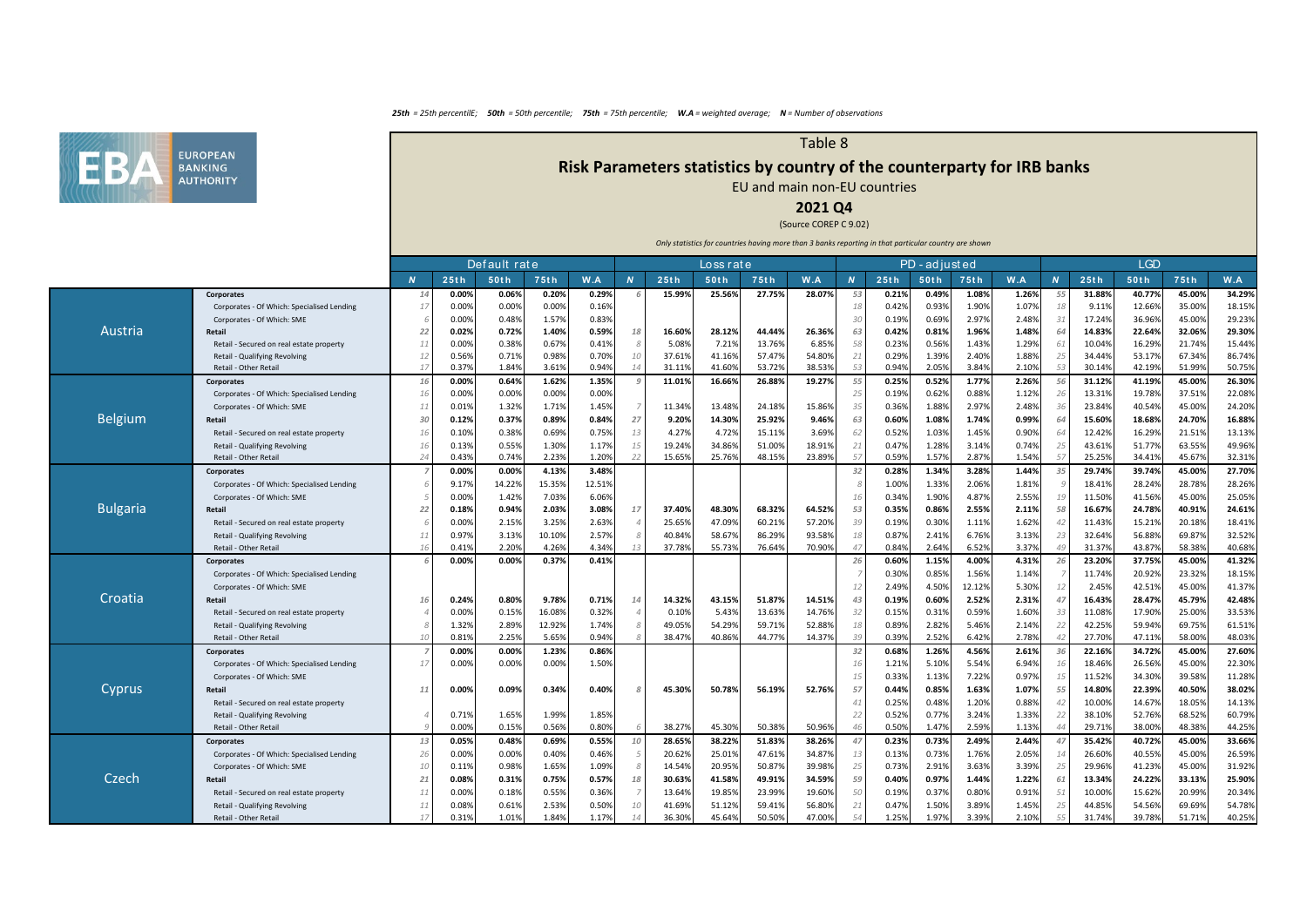

# **Risk Parameters statistics by country of the counterparty for IRB banks**

Table 8

EU and main non-EU countries

## **2021 Q4**

### (Source COREP C 9.02)

|         |                                            |                |       | Default rate |       |        |                  |        | Loss rat e |        |        |                       |       | PD-adjusted |       |        |                |        | <b>LGD</b> |        |        |
|---------|--------------------------------------------|----------------|-------|--------------|-------|--------|------------------|--------|------------|--------|--------|-----------------------|-------|-------------|-------|--------|----------------|--------|------------|--------|--------|
|         |                                            | $\overline{N}$ | 25th  | 50th         | 75th  | W.A    | $\boldsymbol{N}$ | 25th   | 50th       | 75th   | W.A    | $\overline{N}$        | 25th  | <b>50th</b> | 75th  | W.A    | $\overline{M}$ | 25th   | 50th       | 75th   | W.A    |
|         | Corporates                                 | 10             | 0.00% | 0.25%        | 1.11% | 0.50%  |                  | 12.95% | 18.199     | 32.01% | 19.53% | 53                    | 0.25% | 0.49%       | 0.80% | 0.91%  | 53             | 27.33% | 37.58%     | 45.00% | 22.27% |
|         | Corporates - Of Which: Specialised Lending | 16             | 0.00% | 0.00%        | 0.00% | 0.00%  |                  |        |            |        |        | 22                    | 0.21% | 0.64%       | 4.65% | 1.61%  | 23             | 11.53% | 15.65%     | 33.29% | 20.79% |
|         | Corporates - Of Which: SME                 |                | 0.00% | 0.10%        | 0.17% | 0.25%  |                  | 27.299 | 30.509     | 32.559 | 29.429 | 31                    | 0.44% | 1.26%       | 2.23% | 1.41%  | 3              | 18.17% | 32.79%     | 45.00% | 20.47% |
| Denmark | Retail                                     | 24             | 0.10% | 0.36%        | 0.73% | 0.60%  | 19               | 20.64% | 27.92%     | 50.79% | 14.169 | 58                    | 0.45% | 1.19%       | 2.41% | 0.82%  | 62             | 15.43% | 21.42%     | 33.08% | 17.98% |
|         | Retail - Secured on real estate property   | 10             | 0.00% | 0.17%        | 0.85% | 0.58%  |                  | 9.01%  | 14.699     | 20.43% | 10.389 | 51                    | 0.25% | 0.53%       | 1.61% | 0.77%  | 53             | 12.43% | 15.47%     | 19.39% | 15.85% |
|         | Retail - Qualifying Revolving              |                | 0.27% | 1.21%        | 4.20% | 1.38%  |                  | 27.92% | 32.289     | 41.96% | 31.829 | 18                    | 0.71% | 1.16%       | 3.98% | 1.36%  | -21            | 32.71% | 56.019     | 68.66% | 61.76% |
|         | Retail - Other Retail                      |                | 0.21% | 0.67%        | 3.27% | 0.77%  |                  | 24.389 | 47.829     | 65.99% | 43.689 | 45                    | 1.04% | 2.209       | 4.83% | 1.86%  |                | 28.40% | 38.839     | 51.59% | 43.37% |
|         | Corporates                                 |                | 0.00% | 0.17%        | 0.72% | 0.69%  | $\sqrt{2}$       | 17.28% | 19.73%     | 19.74% | 32.27% | 30                    | 0.33% | 1.38%       | 2.03% | 1.90%  | 31             | 36.96% | 45.00%     | 45.00% | 42.36% |
|         | Corporates - Of Which: Specialised Lending |                |       |              |       |        |                  |        |            |        |        |                       | 1.21% | 1.50%       | 1.75% | 1.13%  |                | 30.00% | 36.08%     | 45.00% | 33.19% |
|         | Corporates - Of Which: SME                 |                |       |              |       |        |                  |        |            |        |        | 13                    | 0.91% | 1.94%       | 2.70% | 1.90%  | 12             | 41.619 | 44.199     | 45.00% | 40.51% |
| Estonia | Retail                                     | 17             | 0.04% | 0.14%        | 0.75% | 0.44%  | 13               | 18.19% | 21.14%     | 42.56% | 29.65% | 52                    | 0.47% | 1.09%       | 2.66% | 1.49%  | 51             | 15.99% | 27.36%     | 42.62% | 16.18% |
|         | Retail - Secured on real estate property   |                | 0.00% | 0.05%        | 0.09% | 0.43%  |                  | 5.93%  | 5.939      | 5.97%  | 29.52% | 33                    | 0.36% | 0.73%       | 1.50% | 1.21%  | 34             | 12.79% | 13.979     | 23.72% | 13.25% |
|         | Retail - Qualifying Revolving              |                | 0.00% | 1.39%        | 2.59% | 1.55%  |                  | 42.20% | 57.809     | 80.71% | 61.989 | 17                    | 0.35% | 1.11%       | 2.25% | 2.20%  | 1              | 49.57% | 57.05%     | 70.18% | 60.55% |
|         | Retail - Other Retail                      | 13             | 0.089 | 0.31%        | 1.07% | 0.43%  |                  | 18.459 | 24.729     | 25.08% | 31.619 | 44                    | 0.82% | 2.779       | 5.03% | 2.75%  | $\Delta$       | 28.35% | 37.459     | 55.17% | 29.21% |
|         | Corporates                                 | 12             | 0.00% | 0.05%        | 0.91% | 1.39%  |                  | 16.81% | 19.69%     | 25.63% | 17.36% | 57                    | 0.25% | 0.44%       | 0.88% | 0.97%  | 58             | 29.42% | 40.28%     | 45.00% | 35.06% |
|         | Corporates - Of Which: Specialised Lending | 16             | 0.00% | 0.00%        | 0.00% | 0.00%  |                  |        |            |        |        | 22                    | 0.31% | 0.40%       | 0.50% | 0.48%  | 2:             | 15.00% | 27.09%     | 36.91% | 26.99% |
|         | Corporates - Of Which: SME                 |                | 0.00% | 0.05%        | 0.19% | 1.92%  |                  |        |            |        |        | 23                    | 0.30% | 1.39%       | 2.99% | 1.46%  | 21             | 24.05% | 35.49%     | 45.00% | 31.80% |
| Finland | Retail                                     | 26             | 0.04% | 0.47%        | 2.25% | 1.26%  | 21               | 10.76% | 26.00%     | 45.63% | 6.039  | 56                    | 0.50% | 1.14%       | 2.63% | 1.36%  | 59             | 15.79% | 22.29%     | 40.76% | 20.31% |
|         | Retail - Secured on real estate property   |                | 0.04% | 4.02%        | 7.02% | 1.19%  |                  | 7.47%  | 17.569     | 30.09% | 3.529  | 45                    | 0.46% | 0.84%       | 1.77% | 1.00%  | 4!             | 11.20% | 14.67%     | 19.33% | 16.74% |
|         | Retail - Qualifying Revolving              |                | 0.15% | 0.47%        | 2.31% | 0.78%  |                  | 39.42% | 65.699     | 76.98% | 56.479 | 18                    | 0.26% | 0.86%       | 4.00% | 1.78%  | 2:             | 37.74% | 56.83%     | 69.40% | 63.22% |
|         | Retail - Other Retail                      |                | 0.019 | 0.28%        | 2.31% | 1.59%  |                  | 15.589 | 31.119     | 49.869 | 14.429 | $\Delta$ <sub>R</sub> | 0.79% | 1.679       | 3.49% | 3.10%  |                | 29.749 | 41.819     | 54.56% | 33.04% |
|         | Corporates                                 | 23             | 0.12% | 0.50%        | 0.90% | 0.64%  | 19               | 2.62%  | 16.70%     | 29.41% | 21.279 | 64                    | 0.31% | 0.73%       | 1.55% | 1.57%  | 65             | 32.02% | 40.41%     | 45.00% | 34.08% |
|         | Corporates - Of Which: Specialised Lending | 85             | 0.00% | 0.00%        | 0.00% | 0.19%  |                  | 0.39%  | 0.399      | 29.41% | 20.459 | 30                    | 0.53% | 1.04%       | 1.92% | 1.54%  | $-3.3$         | 15.33% | 19.98%     | 37.53% | 19.08% |
|         | Corporates - Of Which: SME                 | 12             | 0.00% | 0.92%        | 1.60% | 1.31%  |                  | 10.49% | 18.419     | 36.779 | 23.49% | 48                    | 0.66% | 2.13%       | 3.41% | 2.48%  | 51             | 23.74% | 37.879     | 45.00% | 34.47% |
| France  | Retail                                     | 37             | 0.47% | 0.74%        | 1.89% | 0.47%  | 35               | 13.82% | 18.829     | 28.24% | 21.85% | 62                    | 0.93% | 1.49%       | 2.26% | 1.35%  | 63             | 14.62% | 19.59%     | 26.33% | 18.70% |
|         | Retail - Secured on real estate property   | 24             | 0.28% | 0.39%        | 1.17% | 0.27%  | 20               | 3.71%  | 8.609      | 14.66% | 10.959 | 62                    | 0.49% | 1.03%       | 2.04% | 1.02%  | 64             | 10.78% | 16.47%     | 21.18% | 17.07% |
|         | Retail - Qualifying Revolving              | 18             | 0.36% | 0.68%        | 1.49% | 0.85%  | 16               | 29.79% | 37.299     | 43.41% | 40.839 | 26                    | 0.61% | 1.90%       | 3.97% | 2.58%  | -25            | 38.32% | 46.649     | 63.07% | 34.51% |
|         | Retail - Other Retail                      | 34             | 0.79% | 1.64%        | 2.63% | 0.85%  | 31               | 23.649 | 27.969     | 40.59% | 26.549 | 55                    | 1.32% | 2.169       | 4.88% | 1.71%  | $-56$          | 26.659 | 39.069     | 45.36% | 29.92% |
|         | <b>Corporates</b>                          | 31             | 0.05% | 0.37%        | 0.75% | 0.48%  | 22               | 11.95% | 23.94%     | 38.58% | 27.89% | 66                    | 0.30% | 0.49%       | 1.08% | 0.90%  | - 71           | 32.20% | 41.06%     | 45.00% | 36.31% |
|         | Corporates - Of Which: Specialised Lending | 69             | 0.00% | 0.00%        | 0.00% | 0.38%  |                  | 0.05%  | 6.439      | 22.44% | 18.499 | 29                    | 0.42% | 0.71%       | 1.15% | 0.90%  | $\beta$        | 13.50% | 19.49%     | 41.47% | 31.65% |
|         | Corporates - Of Which: SME                 | 18             | 0.42% | 0.87%        | 2.38% | 0.83%  | 13               | 10.85% | 30.929     | 37.339 | 30.129 | 51                    | 0.64% | 1.25%       | 2.60% | 1.23%  | 52             | 23.16% | 37.39%     | 44.68% | 32.22% |
| Germany | Retail                                     | 46             | 0.17% | 0.55%        | 1.62% | 0.67%  | 43               | 13.26% | 19.139     | 39.39% | 24.83% | 66                    | 0.68% | 1.33%       | 2.55% | 0.85%  | 67             | 17.169 | 20.49%     | 30.29% | 28.41% |
|         | Retail - Secured on real estate property   | 30             | 0.30% | 0.55%        | 1.28% | 0.42%  | 25               | 2.98%  | 9.489      | 13.93% | 9.879  | 62                    | 0.61% | 0.97%       | 2.01% | 0.64%  |                | 13.179 | 17.10%     | 22.06% | 18.98% |
|         | Retail - Qualifying Revolving              | 21             | 0.23% | 0.70%        | 1.62% | 0.46%  | 18               | 34.189 | 44.559     | 57.819 | 31.469 | 25                    | 0.67% | 1.34%       | 3.17% | 0.76%  | 29             | 41.62% | 52.99%     | 65.66% | 62.16% |
|         | Retail - Other Retail                      | 37             | 0.35% | 0.71%        | 1.92% | 1.48%  | 34               | 21.529 | 29.769     | 58.56% | 35.559 | 58                    | 0.90% | 2.69%       | 4.38% | 1.66%  | 50             | 29.30% | 37.99%     | 47.20% | 45.83% |
|         | Corporates                                 |                | 0.00% | 0.00%        | 1.55% | 1.56%  |                  |        |            |        |        | 32                    | 0.41% | 1.10%       | 6.81% | 6.88%  | 33             | 35.00% | 40.84%     | 45.00% | 40.11% |
|         | Corporates - Of Which: Specialised Lending | 64             | 0.00% | 0.00%        | 2.49% | 14.76% |                  | 13.30% | 19.959     | 26.59% | 19.959 | 10                    | 1.03% | 2.21%       | 8.49% | 4.41%  | 10             | 5.47%  | 13.60%     | 28.00% | 21.34% |
|         | Corporates - Of Which: SME                 |                | 0.00% | 1.68%        | 7.84% | 3.25%  |                  |        |            |        |        | 16                    | 1.10% | 3.52%       | 8.46% | 16.08% | 1              | 37.38% | 43.76%     | 45.00% | 38.90% |
| Greece, | Retail                                     | 21             | 0.01% | 0.69%        | 1.91% | 7.57%  | 15               | 18.81% | 43.10%     | 58.65% | 74.96% | 54                    | 0.50% | 1.23%       | 2.54% | 8.29%  | 60             | 15.90% | 23.66%     | 40.61% | 25.03% |
|         | Retail - Secured on real estate property   |                | 0.00% | 0.00%        | 9.66% | 9.66%  |                  |        |            |        |        | 43                    | 0.27% | 0.48%       | 1.35% | 9.55%  | $\mathcal{A}$  | 10.00% | 13.08%     | 20.28% | 13.01% |
|         | Retail - Qualifying Revolving              | 12             | 0.24% | 1.08%        | 4.51% | 1.50%  |                  | 36.259 | 48.209     | 70.929 | 83.299 | 23                    | 0.40% | 1.61%       | 3.21% | 3.54%  |                | 32.39% | 53.039     | 66.43% | 63.23% |
|         | Retail - Other Retail                      |                | 0.08% | 0.83%        | 1.87% | 7.05%  |                  | 23.89% | 43.399     | 52.36% | 94.479 | 47                    | 0.51% | 1.38%       | 4.22% | 10.09% |                | 32.00% | 40.35%     | 51.71% | 34.83% |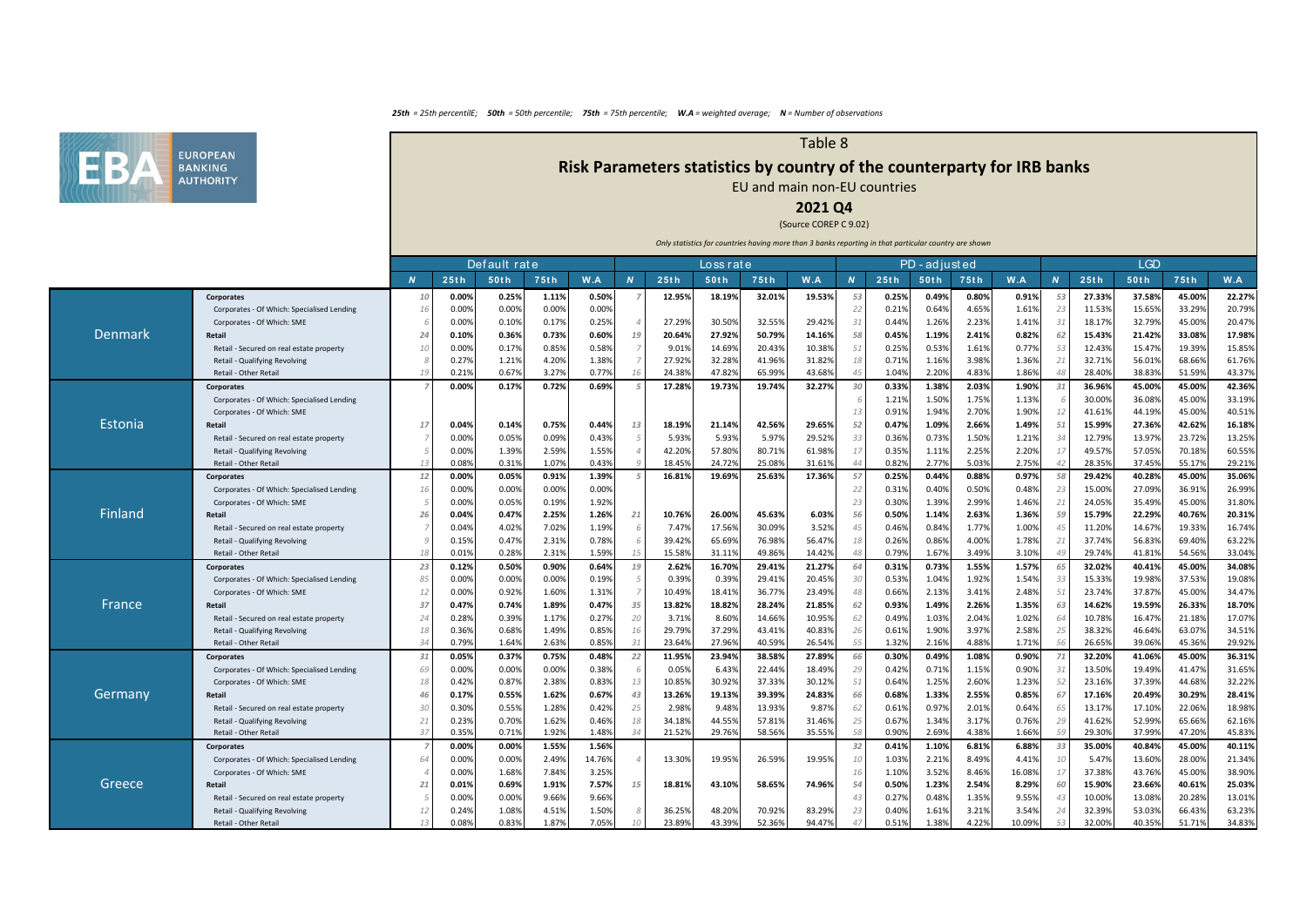

# **Risk Parameters statistics by country of the counterparty for IRB banks**

Table 8

EU and main non-EU countries

## **2021 Q4**

### (Source COREP C 9.02)

|                  |                                            |    |       | Default rate |        |        |            |        | Loss rat e |        |        |                |       | PD-adjusted |       |        |                |        | <b>LGD</b> |        |        |
|------------------|--------------------------------------------|----|-------|--------------|--------|--------|------------|--------|------------|--------|--------|----------------|-------|-------------|-------|--------|----------------|--------|------------|--------|--------|
|                  |                                            | N  | 25th  | 50th         | 75th   | W.A    | N          | 25th   | 50th       | 75th   | W.A    | $\overline{N}$ | 25th  | <b>50th</b> | 75th  | W.A    | $\overline{N}$ | 25th   | 50th       | 75th   | W.A    |
|                  | Corporates                                 | 11 | 0.00% | 0.48%        | 0.96%  | 0.69%  |            | 20.56% | 20.99%     | 47.44% | 34.62% | 41             | 0.45% | 0.84%       | 1.78% | 1.83%  | 43             | 30.37% | 39.87%     | 45.00% | 37.57% |
|                  | Corporates - Of Which: Specialised Lending |    |       |              |        |        |            |        |            |        |        | 15             | 0.48% | 0.88%       | 1.29% | 3.37%  | 1 <sup>1</sup> | 12.50% | 32.70%     | 45.00% | 31.47% |
|                  | Corporates - Of Which: SME                 |    | 0.43% | 1.23%        | 1.86%  | 1.09%  |            | 19.269 | 20.569     | 40.409 | 32.089 | 17             | 0.61% | 2.179       | 5.23% | 2.40%  | 19             | 35.00% | 41.16%     | 48.33% | 38.66% |
| Hungary          | Retail                                     | 23 | 0.08% | 0.34%        | 5.28%  | 2.11%  | 20         | 31.92% | 41.279     | 54.60% | 56.519 | 55             | 0.34% | 1.05%       | 2.08% | 2.64%  | 56             | 15.91% | 24.20%     | 36.86% | 43.32% |
|                  | Retail - Secured on real estate property   |    | 0.12% | 2.22%        | 8.47%  | 1.25%  |            | 17.26% | 34.359     | 54.069 | 26.93% | 47             | 0.19% | 0.42%       | 1.05% | 1.59%  | 4 <sup>0</sup> | 12.17% | 16.52%     | 22.48% | 34.29% |
|                  | Retail - Qualifying Revolving              | 12 | 0.32% | 1.27%        | 3.92%  | 2.81%  |            | 46.17% | 55.219     | 56.469 | 51.959 | 21             | 0.48% | 1.60%       | 4.81% | 2.60%  |                | 33.40% | 56.92%     | 71.03% | 63.20% |
|                  | Retail - Other Retail                      | 17 | 0.28% | 2.11%        | 5.45%  | 3.05%  | 14         | 29.43% | 40.699     | 63.40% | 62.069 | 48             | 1.06% | 3.239       | 6.67% | 5.24%  |                | 33.539 | 41.34%     | 55.55% | 64.89% |
|                  | Corporates                                 |    | 0.00% | 2.08%        | 2.72%  | 1.99%  | $\sqrt{2}$ | 11.73% | 20.28%     | 30.62% | 17.07% | 50             | 0.26% | 0.63%       | 2.12% | 1.46%  | 56             | 29.63% | 37.96%     | 44.38% | 28.26% |
|                  | Corporates - Of Which: Specialised Lending | 49 | 0.00% | 0.00%        | 0.00%  | 0.00%  |            |        |            |        |        | 25             | 0.50% | 1.169       | 2.20% | 18.74% |                | 13.36% | 20.22%     | 42.78% | 29.67% |
|                  | Corporates - Of Which: SME                 |    | 0.62% | 3.13%        | 4.77%  | 3.06%  | $5 \cdot$  | 12.32% | 21.089     | 45.369 | 15.609 | 27             | 0.35% | 1.119       | 3.55% | 3.65%  | 28             | 32.06% | 40.04%     | 44.99% | 37.03% |
| Ireland          | Retail                                     | 26 | 0.07% | 0.56%        | 1.22%  | 0.87%  | 21         | 16.22% | 19.78%     | 36.53% | 16.92% | 62             | 0.65% | 1.26%       | 3.20% | 1.71%  | 64             | 14.73% | 20.88%     | 27.91% | 27.46% |
|                  | Retail - Secured on real estate property   | 14 | 0.34% | 0.79%        | 1.77%  | 0.79%  | 11         | 8.44%  | 14.419     | 18.90% | 15.149 | 57             | 0.63% | 1.169       | 2.88% | 1.50%  | .58            | 13.67% | 19.13%     | 24.00% | 24.88% |
|                  | Retail - Qualifying Revolving              | 13 | 0.27% | 0.48%        | 1.31%  | 0.54%  | 10         | 14.99% | 38.229     | 47.169 | 25.319 | 18             | 0.56% | 1.36%       | 2.29% | 2.11%  | 22             | 36.25% | 51.42%     | 63.72% | 59.31% |
|                  | Retail - Other Retail                      | 16 | 0.07% | 1.25%        | 3.57%  | 2.54%  | 11         | 25.459 | 40.379     | 50.029 | 25.76% | 56             | 0.77% | 2.189       | 4.52% | 5.17%  | 5!             | 24.42% | 38.859     | 51.649 | 60.29% |
|                  | Corporates                                 | 16 | 0.11% | 0.45%        | 0.85%  | 0.67%  | 12         | 13.57% | 22.29%     | 32.49% | 24.379 | 57             | 0.46% | 0.82%       | 2.60% | 4.41%  | 58             | 28.00% | 37.02%     | 45.00% | 36.05% |
|                  | Corporates - Of Which: Specialised Lending | 74 | 0.00% | 0.00%        | 4.12%  | 3.42%  |            |        |            |        |        | 22             | 0.70% | 1.25%       | 2.08% | 2.74%  | 2              | 16.229 | 22.46%     | 43.50% | 20.60% |
|                  | Corporates - Of Which: SME                 |    | 0.73% | 1.17%        | 1.76%  | 1.28%  | 8          | 15.98% | 26.859     | 32.229 | 25.309 | 33             | 0.83% | 2.64%       | 7.19% | 8.97%  | 33             | 25.63% | 36.96%     | 42.22% | 38.40% |
| Italy            | Retail                                     | 38 | 0.17% | 0.63%        | 1.43%  | 1.12%  | 34         | 18.36% | 28.139     | 49.90% | 28.559 | 60             | 0.46% | 1.16%       | 2.54% | 2.13%  | 66             | 16.22% | 22.48%     | 31.94% | 25.71% |
|                  | Retail - Secured on real estate property   | 19 | 0.52% | 0.89%        | 1.18%  | 0.98%  | 16         | 11.88% | 15.259     | 27.029 | 21.079 | 62             | 0.31% | 0.799       | 1.30% | 1.52%  |                | 11.71% | 16.19%     | 22.17% | 19.25% |
|                  | Retail - Qualifying Revolving              | 18 | 0.39% | 0.79%        | 3.03%  | 0.21%  | 17         | 33.20% | 38.039     | 56.03% | 36.899 | 22             | 1.11% | 2.539       | 3.41% | 3.38%  | 2 <sup>t</sup> | 36.10% | 55.99%     | 68.02% | 59.67% |
|                  | Retail - Other Retail                      | 29 | 0.27% | 1.00%        | 2.80%  | 1.41%  |            | 26.98% | 37.469     | 56.759 | 37.479 | 54             | 1.649 | 2.739       | 4.47% | 4.20%  |                | 26.93% | 42.439     | 53.54% | 38.73% |
|                  | Corporates                                 |    | 0.00% | 0.12%        | 3.91%  | 3.90%  |            |        |            |        |        | 30             | 0.33% | 0.95%       | 3.07% | 1.85%  | 30             | 39.76% | 45.00%     | 45.00% | 41.65% |
|                  | Corporates - Of Which: Specialised Lending |    |       |              |        |        |            |        |            |        |        |                |       |             |       |        |                |        |            |        |        |
|                  | Corporates - Of Which: SME                 |    |       |              |        |        |            |        |            |        |        | 14             | 0.23% | 1.04%       | 2.52% | 2.13%  | 1:             | 37.34% | 44.14%     | 45.00% | 38.04% |
| Latvia           | Retail                                     | 16 | 0.04% | 0.15%        | 1.10%  | 1.06%  | 13         | 22.89% | 42.339     | 64.41% | 39.34% | 48             | 0.36% | 1.33%       | 3.36% | 2.62%  | 50             | 15.87% | 29.11%     | 46.91% | 25.87% |
|                  | Retail - Secured on real estate property   |    | 0.00% | 0.10%        | 0.18%  | 1.17%  |            | 13.27% | 16.539     | 28.469 | 36.739 | 32             | 0.17% | 0.40%       | 1.32% | 2.11%  | 33             | 10.09% | 13.80%     | 21.80% | 20.38% |
|                  | Retail - Qualifying Revolving              |    | 0.00% | 0.13%        | 11.37% | 21.26% |            | 48.87% | 67.50      | 73.73% | 65.57% | 18             | 0.33% | 2.60%       | 5.64% | 5.07%  | 19             | 46.72% | 56.879     | 71.00% | 65.01% |
|                  | Retail - Other Retail                      | 13 | 0.01% | 0.29%        | 2.46%  | 0.72%  |            | 26.55% | 41.639     | 67.679 | 51.189 | 45             | 0.59% | 2.99%       | 7.00% | 4.21%  |                | 30.83% | 45.049     | 58.919 | 43.17% |
|                  | Corporates                                 |    |       |              |        |        |            |        |            |        |        | 36             | 0.19% | 0.53%       | 1.36% | 1.27%  | - 37           | 39.68% | 45.00%     | 45.00% | 41.66% |
|                  | Corporates - Of Which: Specialised Lending |    |       |              |        |        |            |        |            |        |        |                |       |             |       |        |                |        |            |        |        |
|                  | Corporates - Of Which: SME                 |    |       |              |        |        |            |        |            |        |        | 17             | 0.31% | 1.47%       | 3.11% | 2.28%  | 17             | 44.06% | 44.99%     | 49.40% | 40.20% |
| <b>Lithuania</b> | Retail                                     | 19 | 0.03% | 0.36%        | 3.80%  | 0.69%  | 16         | 9.16%  | 28.099     | 48.60% | 37.339 | 46             | 0.54% | 1.10%       | 3.70% | 1.50%  | 49             | 17.96% | 27.05%     | 44.10% | 18.75% |
|                  | Retail - Secured on real estate property   |    | 0.03% | 0.12%        | 3.98%  | 0.76%  |            | 7.11%  | 7.259      | 7.45%  | 37.209 | 33             | 0.22% | 0.719       | 1.42% | 1.24%  | $-34$          | 12.59% | 15.919     | 23.62% | 15.86% |
|                  | Retail - Qualifying Revolving              |    | 0.04% | 2.00%        | 4.80%  | 4.53%  |            | 42.86% | 63.799     | 69.539 | 65.359 | 19             | 0.58% | 1.49%       | 3.56% | 3.30%  | 19             | 30.70% | 56.65%     | 73.38% | 63.55% |
|                  | Retail - Other Retail                      | 13 | 0.14% | 0.51%        | 7.39%  | 0.31%  | 12         | 21.399 | 26.559     | 48.249 | 39.379 | 42             | 0.72% | 3.179       | 6.07% | 3.00%  | $\Delta$       | 29.99% | 41.99%     | 55.17% | 36.24% |
|                  | Corporates                                 | 18 | 0.00% | 0.09%        | 0.65%  | 0.47%  | 13         | 2.52%  | 5.14%      | 28.64% | 10.02% | 60             | 0.40% | 0.78%       | 1.18% | 1.46%  | 62             | 28.19% | 36.39%     | 44.74% | 30.10% |
|                  | Corporates - Of Which: Specialised Lending | 69 | 0.00% | 0.00%        | 0.00%  | 0.01%  |            |        |            |        |        | 30             | 0.46% | 0.66%       | 1.32% | 1.07%  | $\beta$        | 15.90% | 19.06%     | 35.00% | 23.25% |
|                  | Corporates - Of Which: SME                 |    | 0.05% | 0.16%        | 0.69%  | 0.38%  | 6          | 3.16%  | 15.829     | 42.869 | 31.479 | 41             | 0.37% | 1.62%       | 3.59% | 2.15%  | $\mathcal{A}$  | 22.20% | 35.00%     | 44.25% | 28.10% |
| Luxembourg       | Retail                                     | 27 | 0.09% | 0.48%        | 1.72%  | 0.32%  | 23         | 4.24%  | 19.129     | 33.40% | 12.50% | 62             | 0.39% | 0.85%       | 1.99% | 0.98%  | 62             | 16.34% | 22.85%     | 31.86% | 16.31% |
|                  | Retail - Secured on real estate property   | 12 | 0.00% | 0.25%        | 0.62%  | 0.17%  | 7          | 1.72%  | 9.87       | 16.219 | 2.949  | 57             | 0.37% | 0.74%       | 1.41% | 0.86%  | 60             | 13.19% | 17.12%     | 23.97% | 15.24% |
|                  | Retail - Qualifying Revolving              | 12 | 0.40% | 0.56%        | 2.12%  | 1.69%  | 12         | 27.04% | 45.889     | 63.98% | 39.289 | 22             | 0.68% | 1.43%       | 2.79% | 2.71%  | 23             | 38.77% | 49.67%     | 69.96% | 52.79% |
|                  | Retail - Other Retail                      | 25 | 1.02% | 1.25%        | 3.11%  | 1.23%  | 21         | 6.46%  | 23.549     | 37.749 | 18.179 | 52             | 0.96% | 1.86%       | 3.36% | 1.86%  |                | 25.85% | 37.42%     | 48.53% | 21.50% |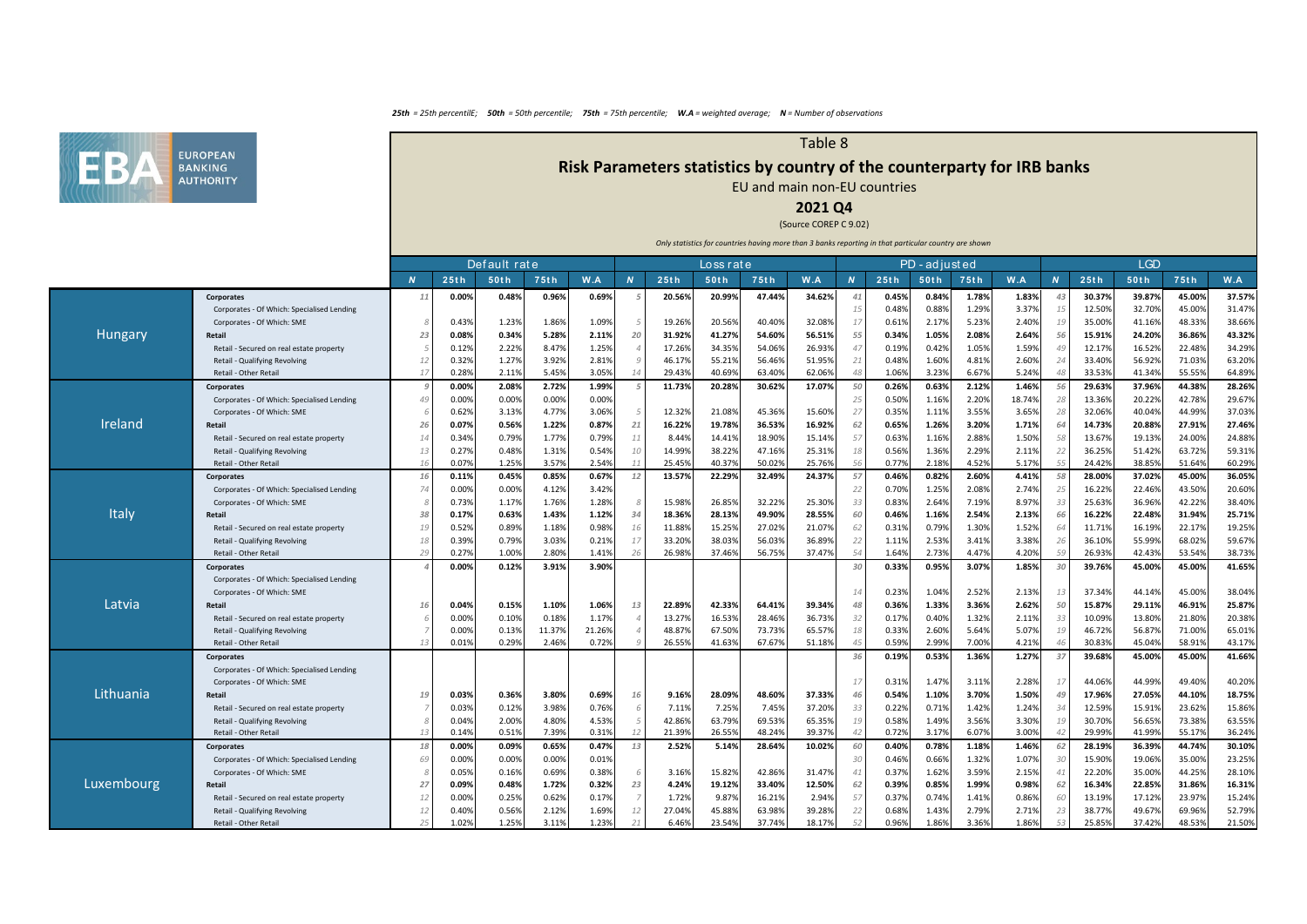

# **Risk Parameters statistics by country of the counterparty for IRB banks**

Table 8

## EU and main non-EU countries

## **2021 Q4**

#### (Source COREP C 9.02)

|                    |                                            |                |                | Default rate   |                |                |          |        | Loss rate |        |        |                |                | PD - adjusted  |                |                |                     |                 | <b>LGD</b>       |                  |                  |
|--------------------|--------------------------------------------|----------------|----------------|----------------|----------------|----------------|----------|--------|-----------|--------|--------|----------------|----------------|----------------|----------------|----------------|---------------------|-----------------|------------------|------------------|------------------|
|                    |                                            | $\overline{N}$ | 25th           | 50th           | 75th           | W.A            | N        | 25th   | 50th      | 75th   | W.A    | $\overline{N}$ | 25th           | 50th           | 75th           | W.A            | $\overline{N}$      | 25th            | 50th             | 75th             | W.A              |
|                    | <b>Corporates</b>                          |                | 0.00%          | 0.00%          | 0.00%          | 0.00%          |          |        |           |        |        | 38             | 0.44%          | 0.88%          | 2.41%          | 1.96%          | $\overline{a}$      | 16.77%          | 35.37%           | 45.00%           | 21.09%           |
|                    | Corporates - Of Which: Specialised Lending |                |                |                |                |                |          |        |           |        |        |                | 0.84%          | 1.41%          | 2.58%          | 2.12%          |                     | 11.69%          | 13.15%           | 16.29%           | 13.50%           |
|                    | Corporates - Of Which: SME                 |                |                |                |                |                |          |        |           |        |        | 20             | 0.44%          | 1.02%          | 3.06%          | 1.12%          | 20                  | 18.06%          | 37.18%           | 46.91%           | 25.07%           |
| Malta              | Retail                                     | 13             | 0.00%          | 0.01%          | 0.13%          | 0.179          |          | 43.27% | 59.04%    | 65.929 | 57.939 | 57             | 0.34%          | 1.03%          | 2.02%          | 1.27%          | 57                  | 17.29%          | 25.76%           | 36.63%           | 24.03%           |
|                    | Retail - Secured on real estate property   |                |                |                |                |                |          |        |           |        |        | 46             | 0.26%          | 0.71%          | 1.45%          | 1.43%          | $\mathcal{A}$       | 12.55%          | 17.22%           | 22.67%           | 17.82%           |
|                    | Retail - Qualifying Revolving              |                | 0.00%          | 4.06%          | 6.81%          | 3.83%          |          |        |           |        |        | 1 <sup>°</sup> | 0.20%          | 0.83%          | 2.27%          | 1.72%          | 2(                  | 31.78%          | 53.92%           | 68.12%           | 54.86%           |
|                    | Retail - Other Retail                      |                | 0.00%          | 0.03%          | 0.09%          | 0.09%          |          | 45.49% | 59.04%    | 62.949 | 54.48  | $\Delta$       | 0.45%          | 1.67%          | 3.819          | 1.25%          | $\Delta$            | 29.92%          | 40.29%           | 55.66%           | 21.93%           |
|                    | Corporates                                 | 17             | 0.00%          | 0.21%          | 0.75%          | 0.89%          | 11       | 8.40%  | 17.30%    | 31.61% | 10.49% | 63             | 0.32%          | 0.50%          | 1.05%          | 1.14%          | 66                  | 33.31%          | 39.72%           | 45.00%           | 26.71%           |
|                    | Corporates - Of Which: Specialised Lending | 68             | 0.00%          | 0.00%          | 0.00%          | 0.38%          |          |        |           |        |        | 27             | 0.39%          | 0.79%          | 1.28%          | 1.70%          | 30                  | 9.31%           | 17.87%           | 36.92%           | 13.02%           |
|                    | Corporates - Of Which: SME                 |                | 0.00%          | 0.62%          | 1.90%          | 1.68%          |          | 10.93% | 19.729    | 31.619 | 10.62  | 37             | 0.60%          | 1.16%          | 2.68%          | 2.38%          | -37                 | 23.22%          | 32.31%           | 44.22%           | 20.22%           |
| <b>Netherlands</b> | Retail                                     | 36             | 0.03%          | 0.20%          | 0.84%          | 0.50%          | 31       | 5.92%  | 24.21%    | 39.84% | 8.379  | 64             | 0.71%          | 1.25%          | 1.95%          | 0.67%          | 65                  | 14.81%          | 19.04%           | 25.83%           | 12.54%           |
|                    | Retail - Secured on real estate property   | 15             | 0.06%          | 0.32%          | 1.16%          | 0.45%          | 12       | 4.53%  | 5.54%     | 6.149  | 4.759  | 62             | 0.43%          | 0.96%          | 1.60%          | 0.61%          | -63                 | 12.41%          | 16.96%           | 21.20%           | 11.32%           |
|                    | Retail - Qualifying Revolving              | 13             | 0.169          | 0.57%          | 1.64%          | 0.63%          | 12       | 31.72% | 41.90%    | 51.789 | 42.069 | 23             | 0.72%          | 1.38%          | 2.87%          | 2.04%          | 24                  | 37.00%          | 51.45%           | 67.60%           | 43.52%           |
|                    | Retail - Other Retail                      | 25             | 0.129          | 0.27%          | 1.63%          | 1.77%          | 22       | 28.09% | 35.17%    | 63.309 | 27.119 | 56             | 0.97%          | 2.34%          | 4.82%          | 2.31%          | 5 <sub>i</sub>      | 26.17%          | 34.15%           | 48.21%           | 42.10%           |
|                    | <b>Corporates</b>                          |                | 0.00%          | 0.12%          | 0.23%          | 1.32%          |          |        |           |        |        | 48             | 0.16%          | 0.38%          | 0.71%          | 1.14%          | 49                  | 25.15%          | 37.86%           | 45.00%           | 27.06%           |
|                    | Corporates - Of Which: Specialised Lending | 16             | 0.00%          | 0.00%          | 0.00%          | 0.00%          |          |        |           |        |        | 18             | 0.49%          | 0.68%          | 2.32%          | 1.86%          | $\overline{1}$      | 12.18%          | 18.43%           | 29.75%           | 21.91%           |
|                    | Corporates - Of Which: SME                 |                |                |                |                |                |          |        |           |        |        | 20             | 0.26%          | 0.64%          | 1.95%          | 1.35%          | 21                  | 18.51%          | 25.39%           | 45.00%           | 23.52%           |
| Norway             | Retail                                     | 20             | 0.07%          | 0.51%          | 2.89%          | 0.39%          | 16       | 13.19% | 22.69%    | 34.39% | 19.519 | 61             | 0.32%          | 0.91%          | 2.27%          | 0.89%          | 6                   | 14.83%          | 20.19%           | 31.77%           | 21.73%           |
|                    | Retail - Secured on real estate property   | 11             | 0.129          | 1.86%          | 2.89%          | 0.16%          |          | 8.96%  | 17.54%    | 21.319 | 8.35   | 52             | 0.27%          | 0.82%          | 1.92%          | 0.63%          | 54                  | 12.61%          | 15.97%           | 20.26%           | 19.72%           |
|                    | Retail - Qualifying Revolving              |                | 0.019          | 0.22%          | 0.74%          | 1.03%          |          | 33.33% | 49.59%    | 55.40% | 51.47  | 22             | 0.16%          | 1.06%          | 2.20%          | 1.57%          | 21                  | 39.03%          | 54.74%           | 68.27%           | 63.04%           |
|                    | Retail - Other Retail                      | 15             | 0.149          | 1.22%          | 3.45%          | 1.089          |          | 24.819 | 34.559    | 51.849 | 24.299 | 50             | 0.73%          | 1.68%          | 3.81%          | 2.00%          | 51                  | 25.40%          | 38.74%           | 55.68%           | 29.89%           |
|                    | Corporates                                 |                | 0.00%          | 0.31%          | 0.75%          | 0.71%          |          | 13.28% | 39.51%    | 43.49% | 33.19% | 45             | 0.30%          | 0.66%          | 1.68%          | 1.42%          | $\mathcal{A}_{i}$   | 32.87%          | 41.47%           | 45.00%           | 33.76%           |
|                    | Corporates - Of Which: Specialised Lending | 33             | 0.00%          | 0.00%          | 0.00%          | 2.68%          |          |        |           |        |        | 16             | 0.41%          | 0.88%          | 1.96%          | 0.84%          | 18                  | 15.00%          | 26.35%           | 37.72%           | 24.32%           |
|                    | Corporates - Of Which: SME                 |                | 0.00%          | 0.65%          | 1.17%          | 0.85%          |          |        |           |        |        | 33             | 0.36%          | 1.54%          | 3.93%          | 2.24%          | - 33                | 23.30%          | 39.69%           | 45.00%           | 29.92%           |
| Poland             | Retail                                     | 29             | 0.06%          | 0.87%          | 2.19%          | 1.58%          | 26       | 16.82% | 37.80%    | 52.699 | 38.049 | 59             | 0.58%          | 1.41%          | 2.529          | 1.54%          | 62                  | 13.71%          | 22.74%           | 37.88%           | 42.63%           |
|                    | Retail - Secured on real estate property   |                | 0.00%          | 0.78%          | 1.66%          | 0.94%          |          | 9.41%  | 19.50%    | 23.90% | 24.109 | 47             | 0.29%          | 0.49%          | 0.99%          | 0.70%          | 50                  | 10.00%          | 17.19%           | 23.87%           | 34.90%           |
|                    | Retail - Qualifying Revolving              | 12             | 0.47%          | 1.24%          | 1.66%          | 1.38%          | 11<br>19 | 27.15% | 43.23%    | 57.319 | 43.229 | 21             | 1.06%          | 1.53%          | 3.35%          | 2.36%          | -24                 | 35.51%          | 57.81%           | 71.39%           | 73.08%           |
|                    | Retail - Other Retail                      | 21             | 0.349          | 1.92%          | 5.84%          | 3.04%          |          | 33.16% | 44.949    | 55.449 | 47.40  | 53             | 1.78%          | 3.81%          | 6.349          | 3.67%          | -57                 | 24.52%          | 39.36%           | 55.399           | 57.02%           |
|                    | <b>Corporates</b>                          |                | 0.58%          | 1.39%          | 4.93%<br>0.00% | 2.06%          |          | 28.94% | 32.66%    | 34.58% | 32.62% | 42             | 0.38%<br>0.44% | 0.62%          | 1.33%          | 3.98%          | $\mathcal{A}$<br>24 | 32.23%          | 39.89%           | 45.00%           | 40.21%           |
|                    | Corporates - Of Which: Specialised Lending | 19             | 0.00%<br>0.059 | 0.00%<br>1.61% | 3.27%          | 2.46%<br>2.27% |          | 27.58% | 29.059    | 43.279 | 29.729 | 22<br>22       | 0.59%          | 0.62%<br>1.76% | 0.80%<br>6.069 | 1.56%<br>7.04% | 22                  | 8.99%<br>29.74% | 24.00%<br>40.25% | 45.009<br>45.009 | 30.44%<br>39.76% |
| Portugal           | Corporates - Of Which: SME<br>Retail       | 27             | 0.05%          | 0.87%          | 1.62%          | 0.79%          | 20       | 13.33% | 24.37%    | 30.74% | 20.46% | 60             | 0.42%          | 1.27%          | 2.08%          | 1.39%          | 63                  | 15.23%          | 21.60%           | 32.55%           | 20.56%           |
|                    | Retail - Secured on real estate property   | 11             | 0.15%          | 0.58%          | 1.47%          | 0.49%          |          | 1.68%  | 11.33%    | 20.249 | 7.339  | 53             | 0.25%          | 0.75%          | 1.50%          | 1.03%          | 5.                  | 12.71%          | 17.18%           | 21.47%           | 17.72%           |
|                    | Retail - Qualifying Revolving              | 13             | 0.669          | 0.86%          | 1.48%          | 0.68%          | 12       | 28.57% | 35.86%    | 50.939 | 30.37  | 21             | 0.81%          | 2.12%          | 3.52%          | 4.33%          | 24                  | 30.269          | 50.71%           | 65.19%           | 38.39%           |
|                    | Retail - Other Retail                      | 20             | 0.239          | 1.16%          | 2.079          | 2.00%          | 15       | 24.82% | 34.819    | 54.519 | 32.49  | 49             | 0.76%          | 2.05%          | 3.54%          | 3.75%          | 51                  | 25.43%          | 34.87%           | 46.809           | 32.57%           |
|                    | Corporates                                 |                | 0.00%          | 0.08%          | 0.14%          | 0.39%          |          | 9.96%  | 27.62%    | 57.44% | 71.14% | 39             | 0.27%          | 0.88%          | 3.10%          | 2.43%          | 4(                  | 33.10%          | 40.74%           | 45.00%           | 41.02%           |
|                    | Corporates - Of Which: Specialised Lending |                |                |                |                |                |          |        |           |        |        |                | 0.57%          | 0.99%          | 21.99%         | 7.54%          |                     | 32.89%          | 41.43%           | 55.95%           | 45.29%           |
|                    | Corporates - Of Which: SME                 |                | 0.00%          | 0.19%          | 0.69%          | 1.17%          |          |        |           |        |        | 2:             | 0.41%          | 2.12%          | 4.44%          | 3.86%          | 23                  | 21.24%          | 35.00%           | 42.68%           | 40.27%           |
| Romania            | Retail                                     | 23             | 0.10%          | 0.91%          | 4.45%          | 1.75%          | 18       | 32.07% | 42.10%    | 59.67% | 59.21% | 56             | 0.46%          | 1.53%          | 2.91%          | 2.45%          | 59                  | 15.01%          | 23.85%           | 36.38%           | 49.25%           |
|                    | Retail - Secured on real estate property   |                | 0.00%          | 0.00%          | 0.58%          | 0.589          |          |        |           |        |        | $\Delta$       | 0.28%          | 0.60%          | 1.20%          | 1.55%          | $\overline{4}$      | 10.009          | 15.75%           | 21.19%           | 38.52%           |
|                    | Retail - Qualifying Revolving              | 13             | 1.259          | 4.71%          | 6.16%          | 1.26%          | 11       | 42.06% | 56.54%    | 62.639 | 62.559 | 18             | 1.29%          | 5.48%          | 9.41%          | 1.11%          | -22                 | 38.13%          | 58.58%           | 69.36%           | 49.06%           |
|                    | Retail - Other Retail                      | 17             | 0.32%          | 3.27%          | 3.83%          | 3.28%          |          | 40.79% | 46.25%    | 65.139 | 62.649 | 47             | 0.60%          | 3.33%          | 9.51%          | 3.40%          |                     | 28.69%          | 48.00%           | 59.63%           | 58.97%           |
|                    |                                            |                |                |                |                |                |          |        |           |        |        |                |                |                |                |                |                     |                 |                  |                  |                  |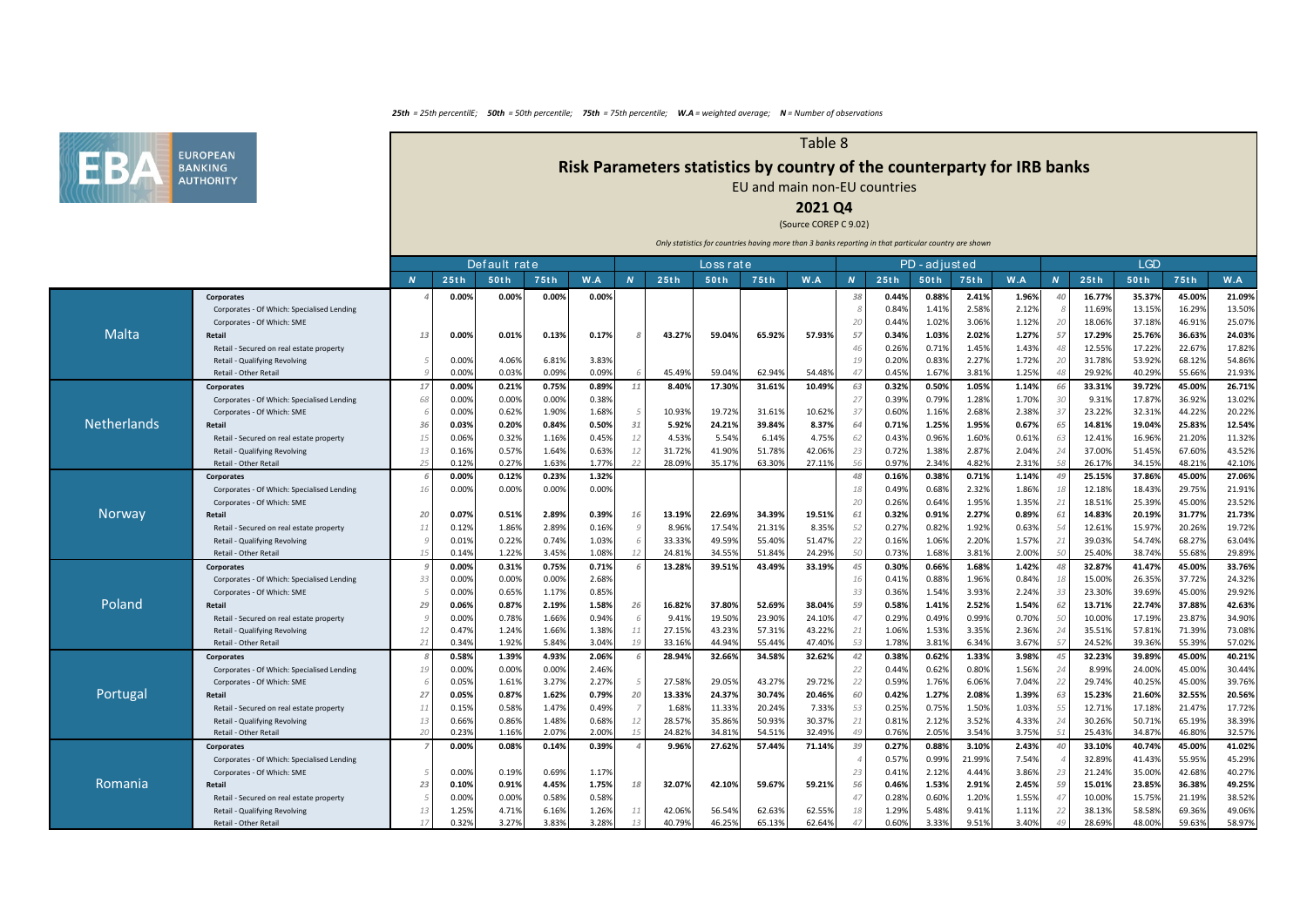

# **Risk Parameters statistics by country of the counterparty for IRB banks**

Table 8

EU and main non-EU countries

## **2021 Q4**

### (Source COREP C 9.02)

|                       |                                                        |                |                | Default rate   |                |                |                |                  | Loss rat e       |                  |                  |                |                | PD - adjusted  |                |                |                      |                  | <b>LGD</b>       |                  |                 |
|-----------------------|--------------------------------------------------------|----------------|----------------|----------------|----------------|----------------|----------------|------------------|------------------|------------------|------------------|----------------|----------------|----------------|----------------|----------------|----------------------|------------------|------------------|------------------|-----------------|
|                       |                                                        | $\overline{N}$ | 25th           | 50th           | 75th           | W.A            | $\overline{N}$ | 25th             | 50th             | 75th             | W.A              | $\overline{N}$ | 25th           | 50th           | 75th           | W.A            | $\overline{M}$       | 25th             | 50th             | 75th             | W.A             |
|                       | Corporates                                             | 10             | 0.00%          | 0.53%          | 1.01%          | 1.14%          |                | 24.74%           | 38.13%           | 76.17%           | 49.98%           | 41             | 0.37%          | 1.20%          | 2.52%          | 2.21%          | 42                   | 29.95%           | 41.93%           | 45.00%           | 38.57%          |
|                       | Corporates - Of Which: Specialised Lending             |                | 0.05%          | 0.12%          | 0.20%          | 0.14%          |                |                  |                  |                  |                  |                | 0.65%          | 2.13%          | 23.21%         | 16.05%         |                      | 27.99%           | 30.00%           | 30.00%           | 33.81%          |
|                       | Corporates - Of Which: SME                             |                | 0.69%          | 1.39%          | 1.39%          | 2.01%          |                | 41.739           | 41.809           | 74.389           | 58.309           | 26             | 0.52%          | 1.83%          | 3.30%          | 3.49%          | -27                  | 32.22%           | 42.019           | 45.01%           | 41.00%          |
| Slovakia              | Retail                                                 | 17             | 0.01%          | 0.36%          | 0.83%          | 0.35%          | 13             | 31.27%           | 35.389           | 39.22%           | 43.389           | 54             | 0.21%          | 0.84%          | 2.14%          | 1.09%          | 57                   | 18.27%           | 25.69%           | 44.20%           | 23.48%          |
|                       | Retail - Secured on real estate property               |                | 0.00%          | 0.24%          | 0.26%          | 0.25%          |                | 24.05%           | 31.509           | 42.269           | 34.469           | 40             | 0.15%          | 0.41%          | 1.21%          | 0.86%          | $\mathcal{A}$        | 12.34%           | 17.89%           | 23.02%           | 20.92%          |
|                       | Retail - Qualifying Revolving                          |                | 0.06%          | 1.27%          | 16.68%         | 0.649          |                | 49.92%           | 56.429           | 61.05%           | 56.419           | 19             | 0.45%          | 1.26%          | 8.30%          | 2.20%          | -21                  | 51.549           | 60.009           | 72.64%           | 55.17%          |
|                       | Retail - Other Retail                                  |                | 0.959          | 1.58%          | 2.55%          | 1.17%          |                | 33.64%           | 50.429           | 56.24%           | 62.929           | 46             | 0.67%          | 2.26%          | 4.56%          | 3.21%          |                      | 30.079           | 41.139           | 51.71%           | 43.30%          |
|                       | <b>Corporates</b>                                      |                | 0.00%          | 0.02%          | 0.04%          | 0.10%          |                |                  |                  |                  |                  | 27             | 0.31%          | 1.34%          | 2.11%          | 1.60%          | 28                   | 36.83%           | 43.19%           | 45.00%           | 38.74%          |
|                       | Corporates - Of Which: Specialised Lending             |                |                |                |                |                |                |                  |                  |                  |                  |                |                |                |                |                |                      |                  |                  |                  |                 |
|                       | Corporates - Of Which: SME                             |                | 0.00%          | 0.16%          | 0.17%          | 0.40%          |                |                  |                  |                  |                  | 15             | 0.60%          | 2.89%          | 5.25%          | 3.86%          | 14                   | 12.33%           | 40.43%           | 45.00%           | 38.65%          |
| Slovenia              | Retail                                                 | 12             | 0.00%          | 0.96%          | 1.67%          | 4.01%          |                | 40.05%           | 42.19%           | 63.28%           | 85.25%           | 44             | 0.25%          | 0.57%          | 2.70%          | 2.72%          | 47                   | 15.99%           | 26.18%           | 49.79%           | 35.91%          |
|                       | Retail - Secured on real estate property               |                |                |                |                |                |                |                  |                  |                  |                  | 30             | 0.12%          | 0.23%          | 1.40%          | 2.60%          | 30                   | 12.09%           | 14.649           | 22.43%           | 21.14%          |
|                       | Retail - Qualifying Revolving                          |                | 0.00%          | 5.79%          | 18.82%         | 9.38%          |                |                  |                  |                  |                  | 18             | 0.21%          | 1.09%          | 5.93%          | 1.54%          | 22                   | 38.019           | 56.77%           | 69.09%           | 64.12%          |
|                       | Retail - Other Retail                                  | 10             | 0.009          | 0.66%          | 6.20%          | 1.179          |                | 38.579           | 42.199           | 66.299           | 44.249           | 40             | 0.679          | 2.33%          | 5.12%          | 3.01%          | $\Delta l$           | 22.949           | 43.569           | 61.97%           | 45.62%          |
|                       | Corporates                                             | 16             | 0.27%          | 1.40%          | 3.22%          | 3.12%          | 12             | 14.119           | 21.669           | 24.47%           | 21.099           | 56             | 0.60%          | 1.06%          | 2.39%          | 2.48%          | 60                   | 33.68%           | 40.84%           | 45.00%           | 40.60%          |
|                       | Corporates - Of Which: Specialised Lending             | 64             | 0.00%          | 0.00%          | 12.57%         | 11.49%         |                | 8.04%            | 33.97%           | 71.31%           | 40.519           | 28             | 0.44%          | 0.79%          | 1.39%          | 4.78%          | 2 <sup>0</sup>       | 17.60%           | 33.18%           | 43.60%           | 22.48%          |
|                       | Corporates - Of Which: SME                             | 11             | 0.08%          | 1.70%          | 3.56%          | 3.90%          |                | 14.06%           | 22.759           | 25.64%           | 22.079           | 43             | 0.98%          | 2.78%          | 6.12%          | 4.69%          | 42                   | 26.74%           | 39.949           | 45.00%           | 38.76%          |
| Spain                 | Retail                                                 | 38             | 0.23%          | 1.01%          | 2.60%          | 2.10%          | 34             | 15.62%           | 28.059           | 45.94%           | 26.31%           | 61             | 0.55%          | 1.36%          | 2.08%          | 1.90%          | 66                   | 14.97%           | 20.47%           | 29.84%           | 28.75%          |
|                       | Retail - Secured on real estate property               | 16             | 0.12%          | 0.94%          | 1.61%          | 1.83%          | 13             | 11.45%           | 13.369           | 18.44%           | 17.959           | 57             | 0.48%          | 0.889          | 1.48%          | 1.34%          | 62                   | 11.66%           | 15.689           | 20.73%           | 21.64%          |
|                       | Retail - Qualifying Revolving                          | 17             | 0.36%          | 0.98%          | 1.21%          | 0.86%          | 16             | 35.82%           | 49.369           | 57.87%           | 53.359           | 20             | 1.03%          | 2.34%          | 3.76%          | 2.81%          | 25                   | 30.00%           | 51.16%           | 63.23%           | 62.17%          |
|                       | Retail - Other Retail                                  | $-31$          | 0.52%          | 2.09%          | 3.93%          | 3.56%          | 27             | 35.289           | 45.359           | 49.74%           | 38.37            | 52             | 0.959          | 2.36%          | 3.95%          | 3.83%          |                      | 29.199           | 40.529           | 47.82%           | 51.80%          |
|                       | Corporates                                             |                | 0.00%          | 0.01%          | 0.12%          | 0.07%          |                | 12.35%           | 13.949           | 22.60%           | 17.77%           | 63             | 0.34%          | 0.62%          | 0.95%          | 0.59%          | 63                   | 30.65%           | 41.57%           | 45.00%           | 24.89%          |
|                       | Corporates - Of Which: Specialised Lending             | 16             | 0.00%          | 0.00%          | 0.00%          | 0.00%          |                |                  |                  |                  |                  | 25             | 0.40%          | 0.76%          | 1.90%          | 1.18%          | 25                   | 17.38%           | 28.83%           | 39.05%           | 23.72%          |
|                       | Corporates - Of Which: SME                             |                | 0.03%          | 0.04%          | 0.26%          | 0.14%          |                | 12.48%           | 13.719           | 17.299           | 15.879           | 32             | 0.31%          | 0.66%          | 2.27%          | 0.62%          | 3                    | 19.49%           | 35.009           | 45.00%           | 18.15%          |
| Sweden                | Retail                                                 | 26             | 0.07%          | 0.30%          | 1.40%          | 0.11%          | 22             | 11.43%           | 17.20%           | 49.46%           | 14.66%           | 60             | 0.41%          | 1.00%          | 2.10%          | 0.32%          | 63                   | 13.81%           | 19.02%           | 28.63%           | 12.47%          |
|                       | Retail - Secured on real estate property               | 13             | 0.06%          | 0.43%          | 2.03%          | 0.07%          | 11             | 4.06%            | 7.939            | 22.19%           | 4.759            | 54             | 0.23%          | 0.76%          | 1.61%          | 0.26%          | $-56$                | 10.08%           | 15.04%           | 19.20%           | 10.76%          |
|                       | Retail - Qualifying Revolving                          |                | 0.19%          | 0.55%          | 1.54%          | 1.10%          |                | 40.819           | 51.109           | 60.74%           | 53.139           | 22             | 0.39%          | 1.93%          | 3.87%          | 1.58%          | -23                  | 39.10%           | 54.39%           | 68.17%           | 63.22%          |
|                       | Retail - Other Retail                                  | 21             | 0.32%          | 0.62%          | 1.41%          | 0.60%          | 17             | 26.369           | 32.309           | 49.46%           | 30.539           | 53             | 1.05%          | 2.189          | 4.34%          | 1.32%          |                      | 25.539           | 36.30%           | 47.72%           | 35.93%          |
|                       | <b>Corporates</b>                                      | 21             | 0.19%          | 1.07%          | 2.72%          | 1.38%          | 17             | 13.45%           | 24.62%           | 35.03%           | 25.02%           | 67             | 0.32%          | 0.65%          | 1.50%          | 1.11%          | 68                   | 29.92%           | 37.44%           | 45.00%           | 34.78%          |
|                       | Corporates - Of Which: Specialised Lending             | 52             | 0.00%          | 0.00%          | 0.00%          | 2.549          |                | 15.309           | 23.04%           | 26.439           | 20.889           | 29             | 0.47%          | 1.079          | 1.85%          | 2.02%          | $-30$                | 16.28%           | 25.43%           | 42.87%           | 25.34%          |
| <b>United Kingdom</b> | Corporates - Of Which: SME                             |                | 0.28%          | 4.40%          | 5.78%          | 8.58%          |                | 9.229            | 13.429           | 28.509           | 31.739           | 46             | 0.68%          | 1.25%          | 3.41%          | 2.85%          | $\overline{4}$<br>66 | 25.32%           | 39.42%           | 45.00%<br>25.58% | 28.85%          |
|                       | Retail                                                 | 47             | 0.16%          | 0.47%          | 1.86%          | 3.03%          | 41<br>23       | 11.72%           | 17.24%           | 30.99%           | 5.99%            | 63             | 0.88%          | 1.71%          | 3.03%          | 2.57%          | 63                   | 13.88%           | 19.35%           | 21.22%           | 12.62%          |
|                       | Retail - Secured on real estate property               | 25             | 0.54%          | 1.41%<br>0.59% | 1.91%<br>1.22% | 3.179          |                | 4.149            | 13.349           | 26.229<br>56.18% | 4.299<br>49.129  | 59             | 0.76%<br>0.79% | 1.439          | 2.25%          | 2.59%<br>1.98% |                      | 12.919           | 16.59%<br>50.77% | 65.87%           | 8.86%<br>71.09% |
|                       | Retail - Qualifying Revolving<br>Retail - Other Retail | 19<br>42       | 0.11%<br>0.21% | 0.91%          | 3.42%          | 1.12%<br>1.949 | 16<br>37       | 36.589<br>14.759 | 43.549<br>31.129 | 58.589           | 53.02            | 24<br>56       | 1.36%          | 1.40%<br>2.56% | 3.14%<br>3.89% | 2.66%          | -26                  | 31.84%<br>20.32% | 34.869           | 45.28%           | 51.49%          |
|                       | Corporates                                             |                | 0.00%          | 0.08%          | 1.00%          | 0.67%          |                | 3.49%            | 8.26%            | 14.94%           | 11.44%           | 36             | 0.21%          | 0.78%          | 1.75%          | 1.46%          | -37                  | 24.00%           | 36.32%           | 45.00%           | 20.52%          |
|                       | Corporates - Of Which: Specialised Lending             | 50             | 0.00%          | 0.00%          | 0.00%          | 0.58%          |                |                  |                  |                  |                  | 16             | 0.57%          | 0.82%          | 1.77%          | 2.01%          | 1 <sup>1</sup>       | 12.21%           | 18.52%           | 19.92%           | 15.39%          |
|                       |                                                        |                |                |                |                |                |                |                  |                  |                  |                  | 15             | 0.16%          |                | 3.82%          | 0.83%          | 15                   | 10.70%           | 35.00%           | 45.00%           | 9.86%           |
| Australia             | Corporates - Of Which: SME<br>Retail                   |                | 0.02%          | 0.28%          | 1.14%          | 1.07%          | 21             | 15.17%           | 27.089           | 46.91%           | 4.37             | 60             | 0.37%          | 0.84%<br>0.76% | 1.30%          | 0.46%          | 6                    | 12.90%           |                  | 28.39%           | 9.47%           |
|                       |                                                        | 24             |                |                |                |                |                |                  |                  |                  |                  | 52             |                |                |                |                | .54                  |                  | 17.42%<br>13.42% | 19.50%           | 8.66%           |
|                       | Retail - Secured on real estate property               | 12             | 0.00%          | 0.55%          | 1.49%          | 1.05%          |                | 4.00%            | 5.329            | 8.27%            | 3.469            | 22             | 0.31%          | 0.68%<br>1.92% | 1.38%<br>3.77% | 0.40%          | 23                   | 11.32%<br>33.31% |                  | 67.38%           | 59.30%          |
|                       | Retail - Qualifying Revolving<br>Retail - Other Retail | 16             | 0.05%<br>0.04% | 0.41%<br>0.81% | 2.46%<br>2.65% | 0.56%<br>1.87% | 11<br>13       | 23.40%<br>27.08% | 38.979<br>41.68% | 50.05%<br>58.19% | 38.639<br>20.78% | 48             | 0.23%<br>0.37% | 1.20%          | 3.38%          | 1.08%<br>2.18% |                      | 21.71%           | 54.26%<br>37.12% | 55.60%           | 30.72%          |
|                       |                                                        |                |                |                |                |                |                |                  |                  |                  |                  |                |                |                |                |                |                      |                  |                  |                  |                 |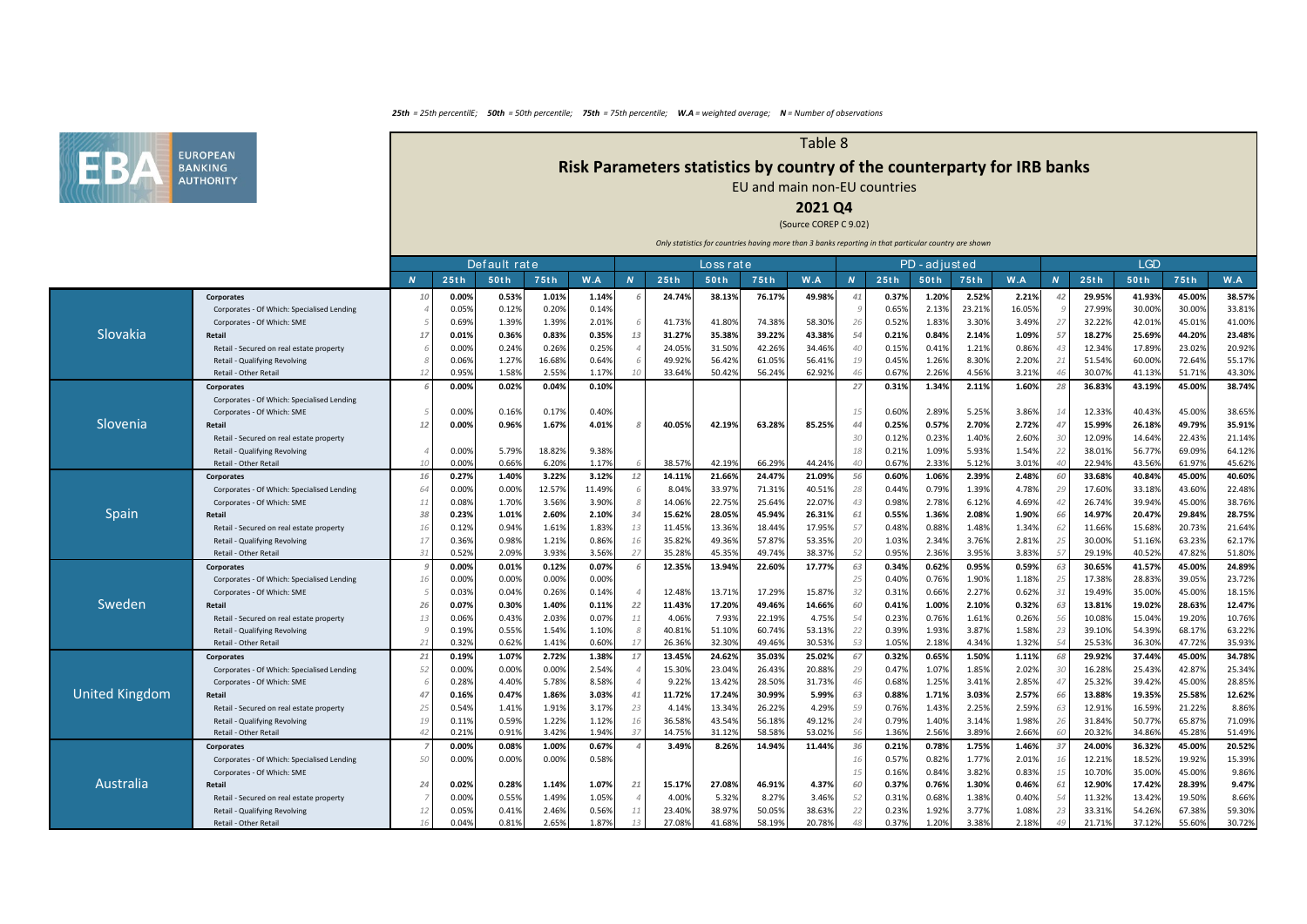

# **Risk Parameters statistics by country of the counterparty for IRB banks**

Table 8

EU and main non-EU countries

## **2021 Q4**

### (Source COREP C 9.02)

|                           |                                                                          |                |       | Default rate |        |       |    |        | Loss rat e |        |        |                |                | PD - adjusted  |                |                |                       |                  | <b>LGD</b>       |                  |                  |
|---------------------------|--------------------------------------------------------------------------|----------------|-------|--------------|--------|-------|----|--------|------------|--------|--------|----------------|----------------|----------------|----------------|----------------|-----------------------|------------------|------------------|------------------|------------------|
|                           |                                                                          | $\overline{N}$ | 25th  | 50th         | 75th   | W.A   |    | 25th   | 50th       | 75th   | W.A    | N              | 25th           | 50th           | 75th           | W.A            | $\boldsymbol{N}$      | 25th             | 50th             | 75th             | W.A              |
|                           | <b>Corporates</b>                                                        |                | 0.00% | 0.05%        | 2.17%  | 0.48% |    |        |            |        |        | 43             | 0.17%          | 0.44%          | 1.149          | 0.93%          |                       | 28.23%           | 39.57%           | 45.00%           | 28.45%           |
|                           | Corporates - Of Which: Specialised Lending                               | $\overline{1}$ | 0.00% | 0.00%        | 0.00%  | 1.72% |    |        |            |        |        | 18             | 0.18%          | 0.68%          | 1.44%          | 1.58%          | 19                    | 12.02%           | 19.49%           | 39.51%           | 24.84%           |
|                           | Corporates - Of Which: SME                                               |                |       |              |        |       |    |        |            |        |        | 17             | 0.20%          | 1.24%          | 2.83%          | 1.07%          | 1 <sup>1</sup>        | 12.23%           | 31.00%           | 45.00%           | 21.77%           |
| Canada                    | Retail                                                                   | -28            | 0.04% | 0.32%        | 0.97%  | 1.41% | 23 | 14.08% | 27.03%     | 57.47% | 13.97% | 59             | 0.38%          | 0.76%          | 1.41%          | 2.20%          | 62                    | 15.18%           | 21.17%           | 30.35%           | 18.96%           |
|                           | Retail - Secured on real estate property                                 |                | 0.00% | 0.00%        | 1.14%  | 0.96% |    |        |            |        |        | 51             | 0.29%          | 0.609          | 0.86%          | 0.91%          | 53                    | 11.90%           | 17.34%           | 23.99%           | 18.93%           |
|                           | Retail - Qualifying Revolving                                            | 11             | 0.06% | 0.31%        | 0.68%  | 0.73% |    | 17.09% | 42.60%     | 57.47% | 31.369 | 21             | 0.43%          | 1.66%          | 2.68%          | 2.08%          | -25                   | 33.65%           | 47.76%           | 65.81%           | 52.77%           |
|                           | Retail - Other Retail                                                    | 20             | 0.37% | 1.11%        | 3.39%  | 1.57% | 16 | 12.38% | 31.37%     | 56.42% | 13.739 | 46             | 0.60%          | 1.38%          | 2.76%          | 2.49%          | -51                   | 24.91%           | 37.77%           | 50.12%           | 20.05%           |
|                           | Corporates                                                               |                |       |              |        |       |    |        |            |        |        | 32             | 0.15%          | 0.31%          | 0.81%          | 0.68%          | 33                    | 36.96%           | 42.26%           | 45.00%           | 47.09%           |
|                           | Corporates - Of Which: Specialised Lending                               | 48             | 0.00% | 0.00%        | 0.00%  | 0.00% |    |        |            |        |        | 12             | 0.33%          | 0.88%          | 2.71%          | 3.93%          | 12                    | 14.55%           | 26.95%           | 38.47%           | 29.53%           |
|                           | Corporates - Of Which: SME                                               |                |       |              |        |       |    |        |            |        |        | 18             | 0.34%          | 0.99%          | 3.84%          | 2.50%          | 18                    | 16.63%           | 37.98%           | 45.00%           | 38.27%           |
| China                     | Retail                                                                   |                | 0.00% | 0.16%        | 0.32%  | 0.38% |    | 26.88% | 40.14%     | 55.26% | 11.82% | 57             | 0.35%          | 0.60%          | 1.179          | 0.63%          | 59                    | 12.45%           | 18.38%           | 26.70%           | 20.84%           |
|                           | Retail - Secured on real estate property                                 |                | 0.00% | 0.00%        | 0.00%  | 2.62% |    |        |            |        |        | 52             | 0.30%          | 0.53%          | 1.04%          | 0.69%          | 55                    | 11.32%           | 15.95%           | 21.41%           | 15.23%           |
|                           | Retail - Qualifying Revolving                                            |                | 0.36% | 0.76%        | 3.43%  | 1.34% |    | 32.19% | 55.78%     | 58.67% | 42.169 | 19             | 0.13%          | 0.81%          | 2.18%          | 1.16%          | 2:                    | 33.53%           | 52.00%           | 64.56%           | 56.28%           |
|                           | Retail - Other Retail                                                    |                | 0.01% | 1.17%        | 4.94%  | 0.39% |    | 38.47% | 48.51%     | 56.11% | 40.309 | 45             | 0.46%          | 1.46%          | 3.96%          | 0.79%          | $\overline{4}$        | 20.42%           | 37.53%           | 53.79%           | 17.73%           |
|                           | Corporates                                                               |                | 0.14% | 2.14%        | 4.90%  | 1.88% |    |        |            |        |        | 42             | 0.26%          | 0.48%          | 1.43%          | 1.45%          | 44                    | 33.61%           | 41.48%           | 45.00%           | 32.13%           |
|                           | Corporates - Of Which: Specialised Lending                               | 16             | 0.00% | 0.00%        | 0.00%  | 0.00% |    |        |            |        |        | 13             | 0.66%          | 1.32%          | 2.00%          | 1.18%          | $\mathbf{1}$          | 12.41%           | 22.45%           | 32.25%           | 18.20%           |
|                           | Corporates - Of Which: SME                                               |                |       |              |        |       |    |        |            |        |        | 24             | 0.33%          | 1.75%          | 5.72%          | 3.95%          | 24                    | 32.19%           | 42.35%           | 45.009           | 36.11%           |
| <b>Hong Kong</b>          | Retail                                                                   |                | 0.00% | 0.01%        | 0.14%  | 0.13% |    |        |            |        |        | 57             | 0.38%          | 0.72%          | 1.17%          | 0.50%          | 56                    | 13.17%           | 19.05%           | 27.389           | 22.03%           |
|                           | Retail - Secured on real estate property                                 |                | 0.00% | 0.00%        | 0.15%  | 0.09% |    |        |            |        |        | 4 <sup>c</sup> | 0.31%          | 0.60%          | 1.13%          | 0.72%          | $\mathcal{A}$         | 11.52%           | 15.07%           | 19.96%           | 15.48%           |
|                           | Retail - Qualifying Revolving                                            |                |       |              |        |       |    |        |            |        |        | 15             | 0.15%          | 0.40%          | 1.22%          | 1.31%          | 2                     | 37.95%           | 50.95%           | 61.28%           | 50.23%           |
|                           | Retail - Other Retail                                                    |                | 0.00% | 0.00%        | 1.27%  | 0.44% |    |        |            |        |        | $\Delta f$     | 0.259          | 0.59%          | 1.69%          | 0.40%          | $\Delta$              | 24.36%           | 36.72%           | 48.79%           | 15.18%           |
|                           | <b>Corporates</b>                                                        |                |       |              |        |       |    |        |            |        |        | 29             | 0.54%          | 0.86%          | 2.01%          | 1.85%          | 32                    | 31.54%           | 45.00%           | 45.00%           | 39.68%           |
|                           | Corporates - Of Which: Specialised Lending                               | $\Delta$       | 0.00% | 0.00%        | 0.00%  | 0.00% |    |        |            |        |        |                | 0.55%          | 1.63%          | 2.60%          | 3.33%          |                       | 18.55%           | 19.64%           | 28.49%           | 18.56%           |
|                           | Corporates - Of Which: SME                                               |                |       |              |        |       |    |        |            |        |        |                | 0.34%          | 3.49%          | 37.80%         | 3.87%          | 10                    | 35.02%           | 45.00%           | 45.00%           | 37.21%           |
| India                     | Retail                                                                   | 19             | 0.07% | 0.17%        | 1.04%  | 0.74% | 14 | 31.60% | 40.95%     | 52.86% | 53.62% | 55             | 0.21%          | 0.78%          | 2.26%          | 1.07%          | 55                    | 13.97%           | 21.87%           | 32.62%           | 34.31%           |
|                           | Retail - Secured on real estate property                                 |                | 0.00% | 0.00%        | 0.00%  | 0.00% |    |        |            |        |        | 4 <sup>5</sup> | 0.16%          | 0.389          | 1.42%          | 1.01%          | $\mathcal{A}$         | 12.08%           | 17.75%           | 23.819           | 20.53%           |
|                           | Retail - Qualifying Revolving                                            |                | 1.109 | 2.12%        | 9.96%  | 4.12% |    | 47.52% | 49.97%     | 57.38% | 49.539 | 18             | 0.19%          | 1.57%          | 3.93%          | 3.14%          | -22<br>$\overline{4}$ | 31.53%           | 57.81%           | 68.09%           | 55.05%           |
|                           | Retail - Other Retail                                                    | 1:             | 0.18% | 0.91%        | 4.09%  | 0.92% |    | 35.05% | 42.22%     | 52.35% | 57.14% | 43             | 0.55%          | 1.99%<br>0.38% | 8.23%<br>0.51% | 1.24%          | 30                    | 26.44%<br>40.22% | 43.91%<br>45.00% | 58.859<br>45.00% | 42.99%<br>41.03% |
|                           | <b>Corporates</b>                                                        | $\Delta$       | 0.00% | 0.00%        | 0.00%  | 0.00% |    |        |            |        |        | 28             | 0.09%<br>0.24% | 0.83%          | 1.07%          | 0.41%<br>0.64% |                       | 1.78%            | 4.18%            | 13.39%           | 22.50%           |
|                           | Corporates - Of Which: Specialised Lending<br>Corporates - Of Which: SME |                |       |              |        |       |    |        |            |        |        |                | 0.70%          | 1.09%          | 5.96%          | 1.98%          |                       | 40.86%           | 42.74%           | 45.00%           | 41.03%           |
| Korea, Republic Of        | Retail                                                                   |                | 0.06% | 0.43%        | 7.52%  | 0.54% |    | 43.14% | 57.01%     | 96.34% | 7.67%  | 47             | 0.18%          | 0.43%          | 1.119          | 1.39%          | 48                    | 12.58%           | 20.59%           | 33.419           | 44.15%           |
|                           | Retail - Secured on real estate property                                 |                |       |              |        |       |    |        |            |        |        | 35             | 0.15%          | 0.22%          | 0.49%          | 0.29%          | 36                    | 10.57%           | 13.93%           | 19.01%           | 15.65%           |
|                           | Retail - Qualifying Revolving                                            |                |       |              |        |       |    |        |            |        |        | 20             | 0.12%          | 0.78%          | 2.18%          | 1.20%          | -2                    | 34.80%           | 55.05%           | 69.21%           | 59.53%           |
|                           | Retail - Other Retail                                                    |                | 0.17% | 0.70%        | 5.24%  | 0.52% |    | 44.83% | 72.97%     | 96.34% | 72.749 | 35             | 0.68%          | 1.31%          | 3.38%          | 1.42%          | 36                    | 26.03%           | 40.07%           | 50.91%           | 44.55%           |
|                           | Corporates                                                               |                | 0.00% | 0.00%        | 0.07%  | 0.12% |    |        |            |        |        | 43             | 0.46%          | 0.89%          | 1.75%          | 0.57%          | 44                    | 35.68%           | 44.98%           | 45.00%           | 39.78%           |
|                           | Corporates - Of Which: Specialised Lending                               | 1 f            | 0.00% | 0.00%        | 0.00%  | 0.00% |    |        |            |        |        | 14             | 0.39%          | 0.83%          | 1.87%          | 0.95%          | -14                   | 8.88%            | 17.74%           | 28.41%           | 21.34%           |
|                           | Corporates - Of Which: SME                                               |                |       |              |        |       |    |        |            |        |        | 13             | 1.08%          | 2.64%          | 5.30%          | 2.76%          | 13                    | 34.60%           | 42.00%           | 44.74%           | 43.77%           |
| <b>Russian Federation</b> | Retail                                                                   | 28             | 0.07% | 2.06%        | 6.11%  | 5.98% | 24 | 12.42% | 20.11%     | 37.77% | 16.019 | 55             | 0.64%          | 1.32%          | 3.24%          | 2.30%          | 60                    | 16.05%           | 22.20%           | 32.57%           | 24.19%           |
|                           | Retail - Secured on real estate property                                 | 1:             | 1.99% | 6.74%        | 40.58% | 7.06% | 10 | 12.55% | 16.78%     | 33.50% | 16.049 | 49             | 0.38%          | 0.89%          | 2.61%          | 2.31%          | 5.                    | 13.43%           | 16.88%           | 22.91%           | 22.10%           |
|                           | Retail - Qualifying Revolving                                            |                | 0.66% | 3.87%        | 4.32%  | 2.83% |    | 35.74% | 41.32%     | 67.66% | 36.309 | 18             | 0.669          | 1.55%          | 4.60%          | 1.93%          | 21                    | 32.10%           | 60.07%           | 69.809           | 61.58%           |
|                           | Retail - Other Retail                                                    | 22             | 0.079 | 1.30%        | 5.92%  | 3.99% |    | 22.41% | 37.82%     | 51.96% | 17.479 | 48             | 0.72%          | 1.90%          | 6.67%          | 1.98%          | $\Delta$              | 20.60%           | 36.70%           | 51.359           | 20.17%           |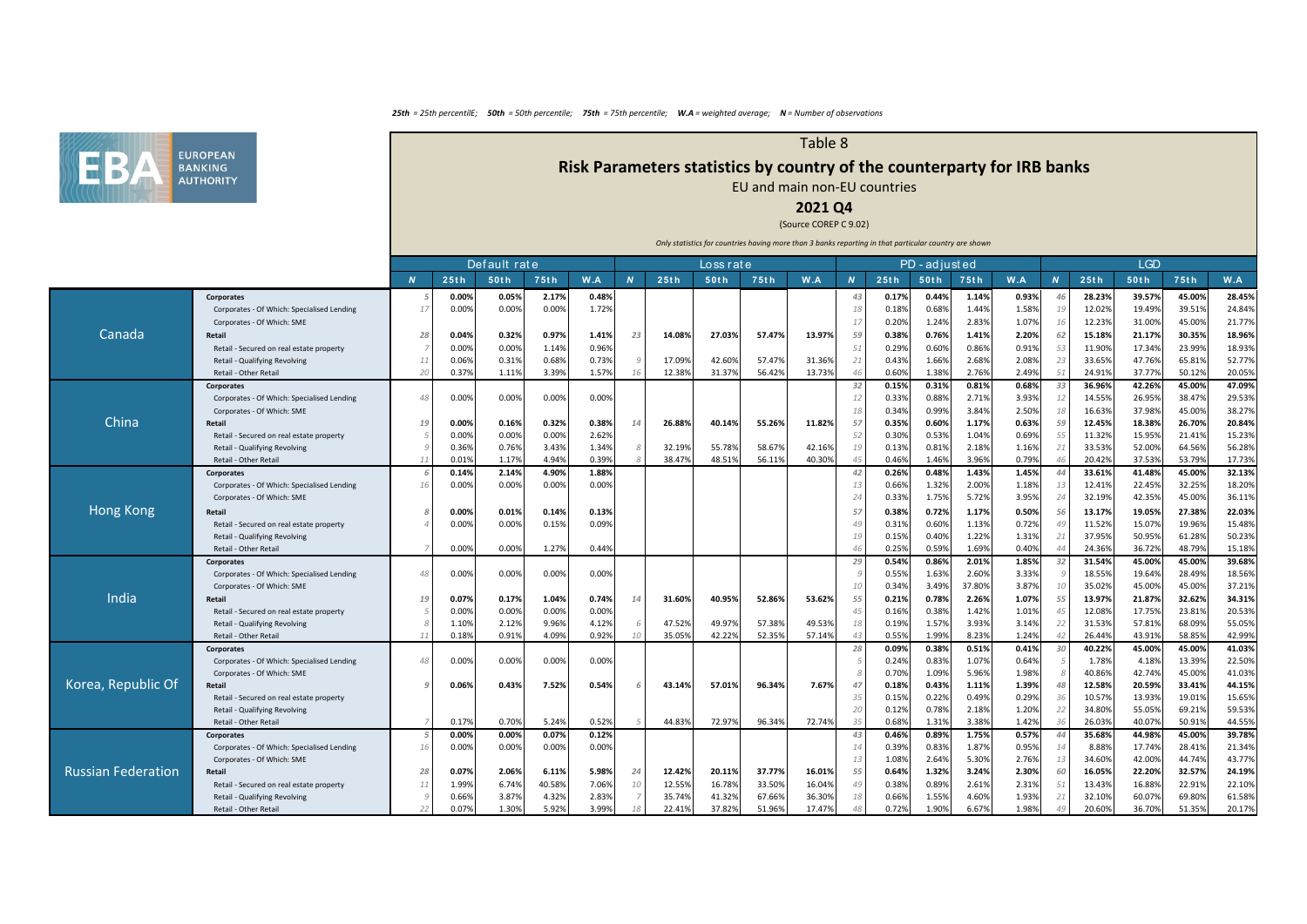

# **Risk Parameters statistics by country of the counterparty for IRB banks**

## EU and main non-EU countries

## **2021 Q4**

Table 8

#### (Source COREP C 9.02)

|                      |                                            |                | Default rate |       |       |       |    | Loss rate |        |        |        |    | PD-adjusted |       |       |       |                  | <b>LGD</b> |        |        |        |
|----------------------|--------------------------------------------|----------------|--------------|-------|-------|-------|----|-----------|--------|--------|--------|----|-------------|-------|-------|-------|------------------|------------|--------|--------|--------|
|                      |                                            | $\overline{N}$ | 25th         | 50th  | 75th  | W.A   |    | 25th      | 50th   | 75th   | W.A    |    | 25th        | 50th  | 75th  | W.A   | $\boldsymbol{N}$ | 25th       | 50th   | 75th   | W.A    |
|                      | <b>Corporates</b>                          |                | 0.00%        | 0.75% | 1.55% | 1.94% |    |           |        |        |        | 43 | 0.31%       | 1.02% | 2.61% | 1.34% |                  | 27.60%     | 38.03% | 43.80% | 29.33% |
|                      | Corporates - Of Which: Specialised Lending |                | 0.00%        | 0.00% | 0.00% | 0.00% |    |           |        |        |        |    | 0.83%       | 1.45% | 2.14% | 2.05% |                  | 13.55%     | 20.639 | 33.91% | 20.26% |
|                      | Corporates - Of Which: SME                 |                |              |       |       |       |    |           |        |        |        |    | 0.26%       | 0.82% | 5.67% | 5.59% |                  | 19.38%     | 37.20% | 45.00% | 25.63% |
| Singapore            | Retail                                     |                | 0.00%        | 0.00% | 0.31% | 0.35% |    | 11.38%    | 29.23% | 38.92% | 10.69% | 62 | 0.28%       | 0.62% | 1.35% | 0.53% |                  | 13.85%     | 18.95% | 28.09% | 17.28% |
|                      | Retail - Secured on real estate property   |                | 0.00%        | 0.00% | 0.00% | 0.41% |    |           |        |        |        |    | 0.25%       | 0.48% | 1.07% | 0.69% |                  | 13.61%     | 16.10% | 19.74% | 16.55% |
|                      | Retail - Qualifying Revolving              |                | 0.00%        | 0.40% | 2.60% | 1.09% |    |           |        |        |        |    | 0.22%       | 0.65% | 1.96% | 0.75% |                  | 34.22%     | 56.14% | 64.00% | 53.84% |
|                      | Retail - Other Retail                      |                | 0.00%        | 0.00% | 0.10% | 0.04% |    | 18.85%    | 37.66% | 41.24% | 24.30% |    | 0.38%       | 0.86% | 2.35% | 0.44% |                  | 23.58%     | 35.70% | 48.06% | 10.63% |
|                      | <b>Corporates</b>                          |                | 0.00%        | 0.01% | 0.49% | 0.39% |    | 0.03%     | 1.69%  | 31.74% | 10.81% |    | 0.27%       | 0.65% | 1.34% | 0.81% |                  | 28.62%     | 38.61% | 44.90% | 31.24% |
|                      | Corporates - Of Which: Specialised Lending |                | 0.00%        | 0.00% | 0.00% | 1.24% |    |           |        |        |        |    | 0.36%       | 0.79% | 1.53% | 0.72% |                  | 6.11%      | 17.26% | 34.00% | 22.94% |
|                      | Corporates - Of Which: SME                 |                |              |       |       |       |    |           |        |        |        |    | 0.50%       | 1.84% | 4.61% | 2.32% |                  | 18.679     | 28.63% | 40.33% | 31.57% |
| Switzerland          | Retail                                     |                | 0.17%        | 0.59% | 1.29% | 0.46% | 30 | 11.24%    | 17.39% | 32.19% | 11.40% |    | 0.59%       | 1.27% | 2.38% | 0.72% |                  | 16.30%     | 20.32% | 26.86% | 21.46% |
|                      | Retail - Secured on real estate property   |                | 0.20%        | 0.52% | 1.10% | 0.31% | 16 | 5.19%     | 10.76% | 16.789 | 13.729 |    | 0.52%       | 1.16% | 1.94% | 0.71% |                  | 13.05%     | 16.88% | 22.11% | 20.85% |
|                      | Retail - Qualifying Revolving              |                | 0.25%        | 0.54% | 1.34% | 0.72% |    | 25.02%    | 33.70% | 36.099 | 32.82% |    | 0.48%       | 1.00% | 3.29% | 1.91% |                  | 31.44%     | 47.22% | 65.109 | 52.21% |
|                      | Retail - Other Retail                      |                | 0.25%        | 0.76% | 1.92% | 1.73% |    | 21.05%    | 31.76% | 45.87% | 8.89%  |    | 0.97%       | 1.97% | 3.39% | 1.06% |                  | 27.37%     | 36.79% | 44.92% | 22.10% |
|                      | <b>Corporates</b>                          | 22             | 0.02%        | 0.28% | 1.10% | 0.59% |    | 5.48%     | 19.06% | 25.96% | 22.30% |    | 0.33%       | 0.87% | 1.97% | 1.19% |                  | 28.65%     | 41.73% | 45.00% | 26.93% |
|                      | Corporates - Of Which: Specialised Lending |                | 0.00%        | 0.00% | 0.00% | 0.19% |    | 3.89%     | 7.37%  | 24.099 | 9.35%  |    | 0.48%       | 1.14% | 2.40% | 3.20% |                  | 14.08%     | 21.26% | 44.91% | 17.34% |
|                      | Corporates - Of Which: SME                 |                | 0.00%        | 0.34% | 0.43% | 0.45% |    |           |        |        |        |    | 0.54%       | 1.43% | 3.75% | 2.28% |                  | 28.18%     | 37.32% | 45.00% | 21.16% |
| <b>United States</b> | Retail                                     |                | 0.04%        | 0.27% | 0.93% | 2.20% |    | 13.48%    | 26.69% | 56.73% | 17.04% |    | 0.76%       | 1.20% | 1.86% | 2.06% |                  | 15.47%     | 21.15% | 28.96% | 27.41% |
|                      | Retail - Secured on real estate property   |                | 0.00%        | 0.01% | 0.60% | 1.37% |    |           |        |        |        |    | 0.59%       | 1.04% | 1.71% | 1.01% |                  | 12.57%     | 17.79% | 22.55% | 16.72% |
|                      | Retail - Qualifying Revolving              |                | 0.27%        | 0.86% | 1.06% | 0.68% |    | 31.06%    | 43.11% | 60.07% | 31.86% |    | 0.44%       | 2.12% | 4.70% | 1.52% |                  | 32.74%     | 56.44% | 67.29% | 58.14% |
|                      | Retail - Other Retail                      |                | 0.10%        | 0.40% | 2.66% | 2.56% |    | 25.01%    | 37.19% | 60.619 | 17.219 |    | 0.88%       | 2.02% | 3.94% | 2.33% |                  | 27.55%     | 37.73% | 50.46% | 27.87% |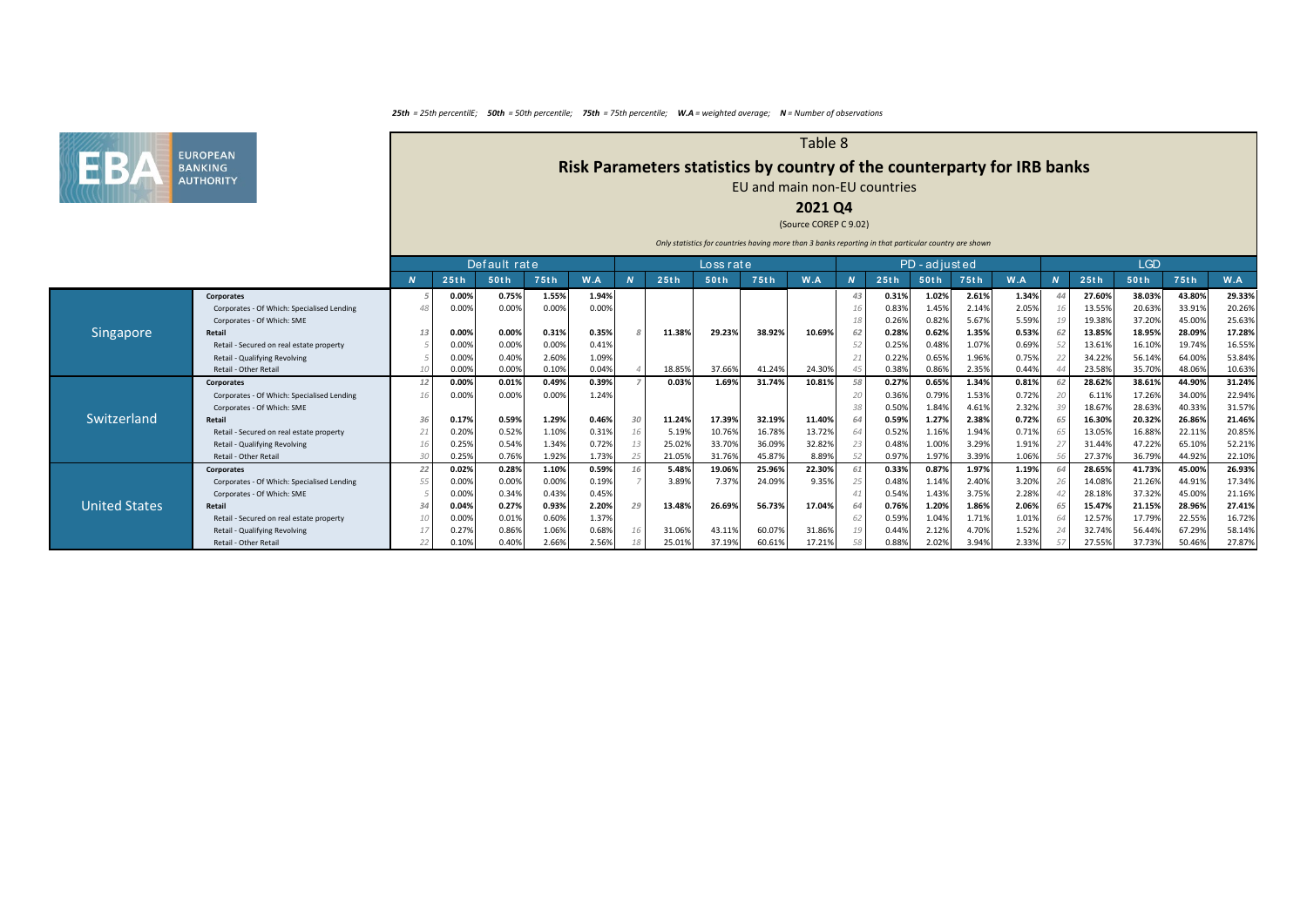The aim of this disclosure is to increase transparency regarding credit risk parameters of EU banks based on supervisory reporting data that the EBA collects on a quarterly basis.

**Given the differences in the definition and computation of the risk parameters outlined below, a comparison between PD and DR or between LGD and LR is not straightforward and any conclusions should be interpreted with caution***.*

## **● Scope (COREP 9.02)**

- IRB banks

- PDs (adjusted), LGDs, Default rates (DR), Loss rates (LR)

- Asset classes: Corporate, Retail (breakdown)

- By country of the counterparty (EU and main non eu countries)

- Frequency: Quarterly (starting from Q1 2015)\*

- Stats: n obs, 25<sup>th</sup>, 50<sup>th</sup>, 75<sup>th</sup> and Weighted Average (by non defaulted exposure for PDs and LGDs).

\*DR and LR from 2015 Q1 to 2015 Q3 are not provided as they are computed as the sum of the last 4 quarters (see below).

#### **● PD\_Adjusted (**on non defaulted**)**

PDs reported in *COREP (C9.02) - Geographical breakdown of exposures by residence of the obligor (IRB exposures) – are computed as a weighted* average of Defaulted and no Defaulted exposures and are expressed on a yearly basis.

**PD\_Corep=** "PD ASSIGNED TO THE OBLIGOR GRADE OR POOL (%)" *(c. 080)*

 $\label{eq:1} \mathit{PD}_{\mathit{Corep}}=\frac{\mathit{PD}_{\mathit{non\_default}}*\mathit{Exposure}_{\mathit{non\_default}}+\mathit{PD}_{\mathit{default}}*\mathit{Exposure}_{\mathit{default}}}{\mathit{--}}$  $Exposure_{Total}$ 

where  $PD_{default}$ =1;

We can derive the PD on non defaulted (that we call **PD\_Adjusted**) as follows:

$$
\label{eq:PD} \textit{PD\_adjusted} = \textit{PD}_{non\_default} = \frac{\textit{Exposure}_{total} * \textit{PD}_{core} - \textit{Exposure}_{default}}{\textit{Exposure}_{non\_default}} = \frac{\textit{column 010 * column 080 - column 030}}{\textit{column 010 - column 030}}
$$

For the PD\_Adjusted the weighted average shown in the tables with the other statistics is computed using the No-defaulted exposure.

#### **● LGD**

We don't apply any transformation to the LGDs shown in the tables as they are computed on no-Defaulted exposure.

**LGD:** "EXPOSURE WEIGHTED AVERAGE LGD (%)" *(c. 090)*

## **● Default rate**

The default rate is not provided in COREP so it is computed as follows:

DR= $\frac{\text{Observed new defaults for the period}}{\text{Original exposure} - \text{Defaulated exposure}} = \frac{column\ 040}{column\ 010 - column\ 030}$ 

The filtress is the little to the filt the distribution of the filtress in the filtress of the filtress of the<br>The filtress of the filtress of the filtress of the filtress of the filtress of the filtress of the filtress o

Where the *Observed new defaulted of the periods* are the ones at the end of the period And the *Defaulted exposures* are the ones at the beginning of the period.